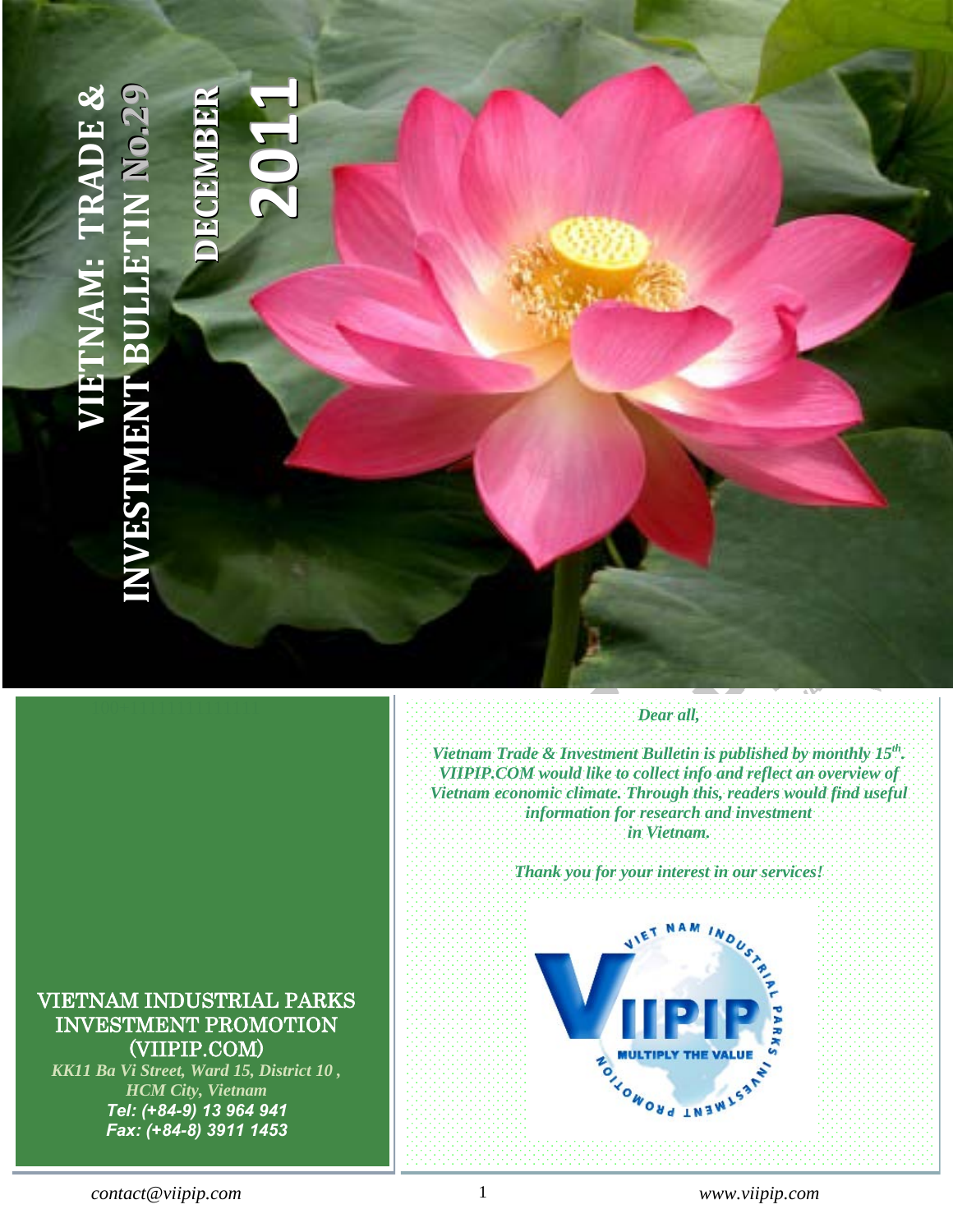

# **VIETNAM: TRADE & INVESTMENT BULLETIN No.29**

**December 2011**

| <b>GENERAL REVIEW</b>                                              | <b>INVESTMENT</b>                                                |
|--------------------------------------------------------------------|------------------------------------------------------------------|
| Vietnam's per capita income to top USD 1,300                       | FDI hits USD 12.7 billion in 11 months (2011)                    |
| PM forms delta economic zone                                       | European investors call for increasing electricity tariff        |
| Overseas remittances to VN rise again                              | Japan upbeat on local investment climate                         |
| Ministry mulls banning A83 gasoline production                     | Singapore keen to invest in Vietnam's potential areas            |
|                                                                    | Fresh foreign investment pours into TH Milk                      |
|                                                                    | Belarus to build auto assembly plant in Vietnam                  |
| <b>TRADE</b>                                                       | Paper makers face challenges                                     |
| Vietnam prioritizes FTA with EU                                    | Japanese companies eager to invest in central Da Nang City       |
| Stiff competition to hit rice exports next year                    | Enterprises must report quarterly for overseas investments       |
| The export turnover of Can Tho, Ca Mau strongly                    | Disbursement of FDI slows down                                   |
| increasing                                                         | Temporary freeze on new industrial zones                         |
| Vietnam's steel sector may suffer negative growth of<br>8% in 2011 | Two local airlines lose licenses                                 |
| Retail sector urged to reap profits online                         | Donors pledge USD7.38 billion to Vietnam                         |
|                                                                    | Market rallies on surging demand                                 |
|                                                                    |                                                                  |
| <b>FINANCE - BANKING</b>                                           | <b>ANALYSIS</b><br>$L_{I,I}$                                     |
|                                                                    |                                                                  |
| Shinhan Vietnam largest foreign bank after merger                  | Real estate seeks foreign investors                              |
| Vietnam, Russian sign joint auditing report                        | South Korea hopes for prompt signing<br>of FTA<br>with           |
| First banks merged in central bank's restructuring                 | Vietnam                                                          |
| Deposit rate to fall next year: expert                             | Engineering will become the backbone                             |
|                                                                    | Thu Thiem out of land for residential projects                   |
|                                                                    |                                                                  |
|                                                                    | <b>COMING EVENTS</b>                                             |
|                                                                    | NOITONO <sub>A</sub><br>Asia Expo Ho Chi Minh City               |
|                                                                    | International Exhibition<br>Shipbuilding,<br>on<br><b>Marine</b> |
| <b>NEWS IN BRIEF</b>                                               | <b>Technology &amp; Transportation</b>                           |
|                                                                    | <b>Plastics &amp; Rubber Vietnam</b>                             |
|                                                                    |                                                                  |
|                                                                    |                                                                  |
|                                                                    |                                                                  |
|                                                                    |                                                                  |
|                                                                    |                                                                  |
|                                                                    |                                                                  |
|                                                                    |                                                                  |
|                                                                    |                                                                  |
|                                                                    |                                                                  |
|                                                                    |                                                                  |
|                                                                    |                                                                  |
|                                                                    |                                                                  |
|                                                                    |                                                                  |
|                                                                    |                                                                  |
|                                                                    |                                                                  |
|                                                                    |                                                                  |
|                                                                    |                                                                  |
|                                                                    |                                                                  |
|                                                                    |                                                                  |
|                                                                    |                                                                  |
|                                                                    |                                                                  |
|                                                                    |                                                                  |
|                                                                    |                                                                  |
|                                                                    |                                                                  |
|                                                                    |                                                                  |
|                                                                    |                                                                  |
|                                                                    |                                                                  |
|                                                                    |                                                                  |
|                                                                    |                                                                  |
|                                                                    |                                                                  |
|                                                                    |                                                                  |
|                                                                    |                                                                  |
|                                                                    |                                                                  |
|                                                                    |                                                                  |
|                                                                    |                                                                  |
|                                                                    |                                                                  |
|                                                                    |                                                                  |
|                                                                    |                                                                  |
|                                                                    |                                                                  |
|                                                                    |                                                                  |
|                                                                    |                                                                  |
|                                                                    |                                                                  |
|                                                                    |                                                                  |
|                                                                    |                                                                  |
|                                                                    |                                                                  |
|                                                                    |                                                                  |
| <b>SALES</b>                                                       | <b>YIET HOUSE</b> A PANT                                         |

∍ا∃ <u>Num</u> ⁄E

**Investment & Consultancy** 

*Supported* 

Vietnam Rubber Group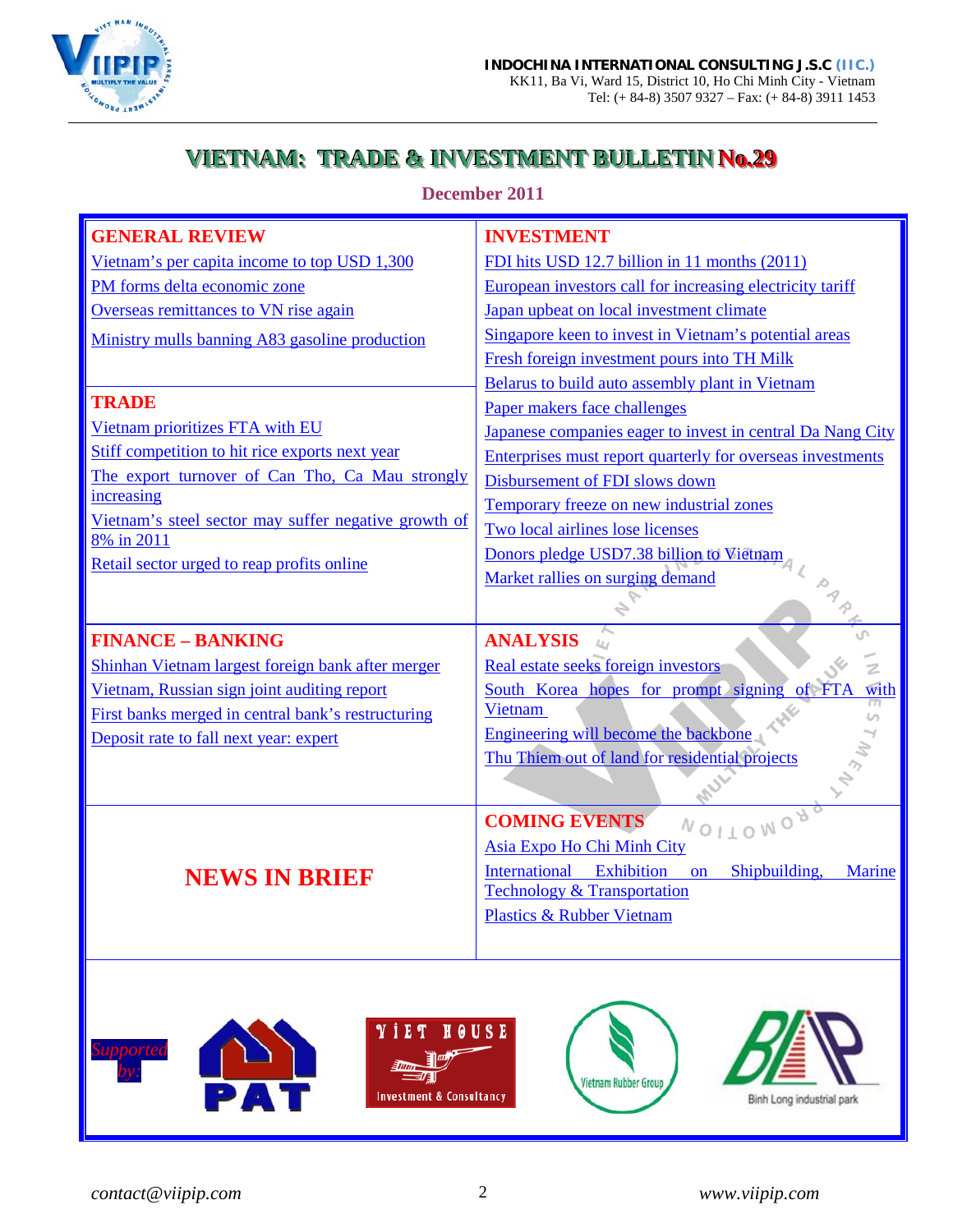

#### <span id="page-2-0"></span>**GENERAL REVIEW**

#### **Vietnam's per capita income to top USD 1,300**

*Vietnam's gross domestic product (GDP) this year is expected to reach USD 119 billion, while per capita income will be roughly USD 1,300, according to Vu Huy Hoang, the Minister of Industry and Trade.* 

The country's export turnover this year topped USD 96 billion, and the total import-export turnover has surpassed the USD 200 billion mark, Hoang said, citing the latest statistics from the ministry. Hoang said that with such impressive figure, Vietnam has passed the Philippines to take the fifth spot in the list of South East Asian countries with the largest import-export turnover.

Singapore tops the list, followed by Thailand, Indonesia, and Malaysia. "With a per capita income of USD 1,300 and a huge import-export turnover, Vietnam has become one of the world's most open economies," Hoang declared. He added that, this year, exports grew at their fastest pace since 2005, when Vietnam joined the World Trade Organization.

Exports this year have surged by 32% compared to last year, tripling the figures targeted by the National Assembly, he said. "There are 23 commodities whose export turnover topped USD1 billion." Hoang also stated that Vietnam's trade deficit has been steadily declining over the last three years.

In 2008, the trade gap was some USD 18 billion, he said. The gap was narrowed to USD 12.9 billion the following year, and further reduced to USD 12.6 billion in 2010. "This year, the trade deficit is expected to fall to just USD 10 billion," Hoang said.

*(Source: Tuoitre)*

#### <span id="page-2-1"></span>**PM forms delta economic zone**

Prime Minister Nguyen Tan Dung has decided to establish a Key Economic Zone in the Mekong Delta.

The planned KEZ, which includes southern provinces of An Giang, Kien Giang and Ca Mau as well as Can Tho city, is expected to have a growth rate 1.25 times higher than the average GDP growth rate of the country in the period of  $2011 - 2020$ .

Under the plan, this KEZ in the country's major rice basket will make up 40% in the nation's GDP in 2020.

The zone's economy will be restructured, with an increase in the contribution of the industrial and services sectors and fewer inputs from the agricultural, forestry and fishery sectors.

The contribution of the zone's industrial and construction sectors will rise from 29% in 2010 to 40% in 2020, and the contribution of the zone's service sector from 42% to 45% over the same period.

Meanwhile, the contribution of the zone's agricultural, forestry and fishery sectors will decrease from 29.4% in 2010 to 15% in 2020.

Per capita income of the zone's residents is expected to rise from \$1,200 last year to \$3,000 in 10 years.

To reach these targets, the zone must speed up its technological renewal during its modernization process, with technological renewal of 20% annually.

The ratio of trained workers should be raised from 38% of its labor force in 2010 to 65% in 2020.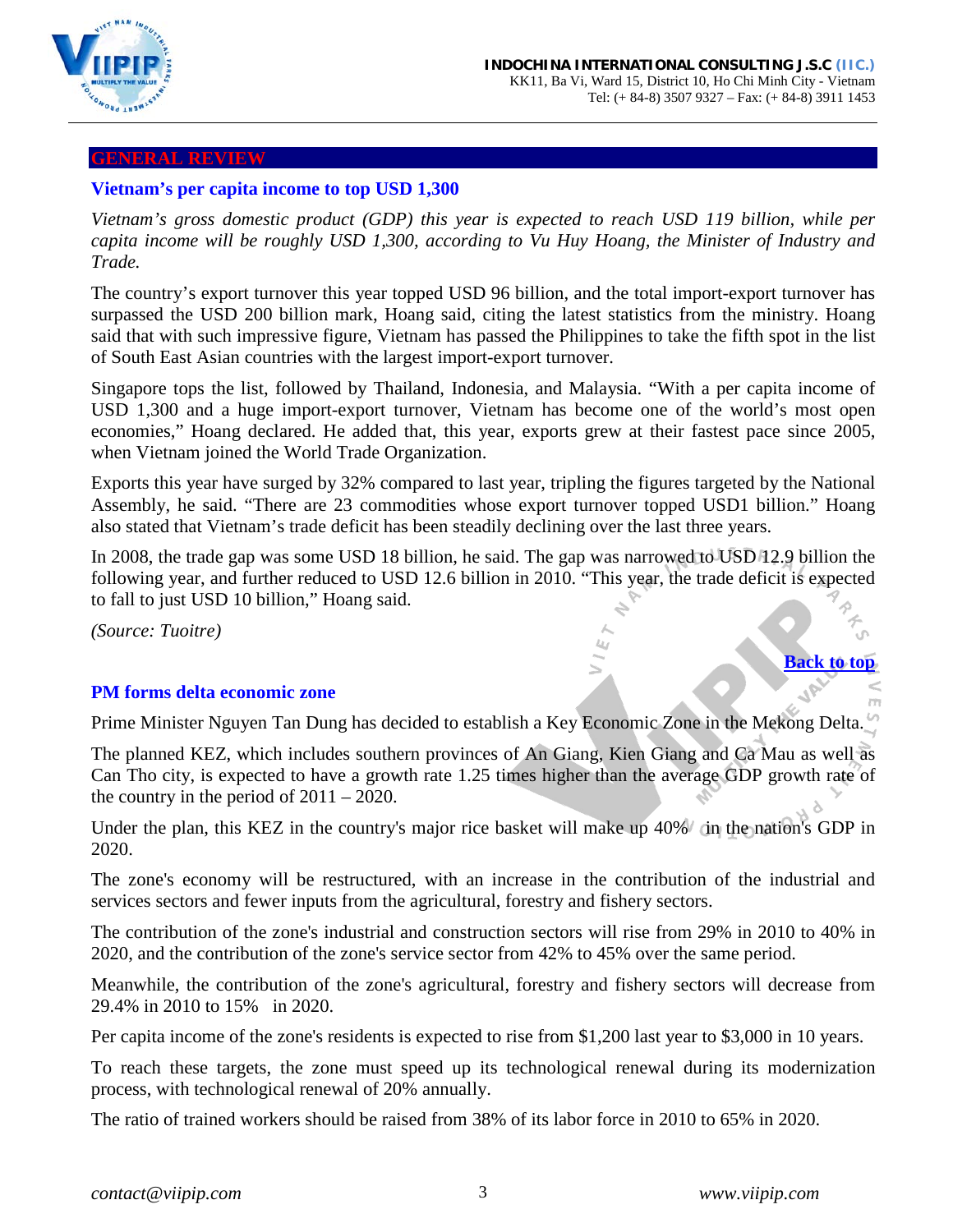

In the next decade, the zone will focus on developing three thermal power complexes of O Mon, Ca Mau and Kien Luong, with total capacity of 9,000MW to 9,400MW.

These power complexes will be fuelled by gas from fields offshore the southwest coastline.

Priority will be given to the development of transport infrastructure in the region, including National Highway No1A, the N1 and N2 highways, the road systems on Phu Quoc Island and airports in the zone.

Enterprises and businesses from different economic sectors are encouraged to invest in BT and BOT forms in infrastructure projects such as highways, airports and ports, according to the PM's decision.

*(Source: VNA)*

### **[Back to top](#page-0-0)**

### <span id="page-3-0"></span>**Overseas remittances to VN rise again**

*The World Bank (WB) has estimated that the volume of remittances sent home by overseas Vietnamese will reach nearly \$9 billion in 2011, slightly higher than the figure last year.*

This sum places Vietnam among top ten countries receiving the largest amount of remittances. The others include India, the Philippines, China, Mexico, Pakistan, Bangladesh, Nigeria, Egypt and Lebanon.

According to the WB, Vietnam has seen a considerable increase in the flow of remittances over the past 10 years, from \$1.34 billion in 2000 to \$8.26 billion in 2010, and this figure can hit record this year.

The WB said remittances can help address trade deficit and improve the balance of payment if the receiving countries adopt proper policies to mobilize this source for socio-economic development.

*(Source: WB+VNA)*

# **[Back to top](#page-0-0)**

### <span id="page-3-1"></span>**Ministry mulls banning A83 gasoline production**

*A83 gasoline should be banned from being domestically produced, Minister of Industry and Trade Vu Huy Hoang proposed at a meeting in 5 Dec 2011.*

The proposal came after nearly a dozen fuel dealers in Ho Chi Minh City were caught selling substandard gasoline last week, most of which was made from mixing A83-grade gasoline with A92 or A95 grades to produce poor-quality products.

At the beginning of the meeting, Deputy Minister of Industry and Trade Nguyen Cam Tu also suggested that domestic A83 gasoline production should be halted.

"Since [A83 gasoline] is not widely used, allowing production of this commodity will open the door for trade frauds," Tu said. "The Ministry of Industry and Trade has proposed to halt A83 production, but failed to receive agreement from other ministries." Thus, Tu urged that the country must find a final solution for this issue.

Hoang concurred, saying that the fraudulent practice of mixing different grades of gasoline to make substandard products has severely affected consumers' rights, as well as their vehicles' engines. Hoang said his ministry has petitioned the prohibition of A83 gasoline production many times, but wholesaler SaigonPetro is still running a facility capable of producing 200,000 tons of A83 gasoline a year. Hoang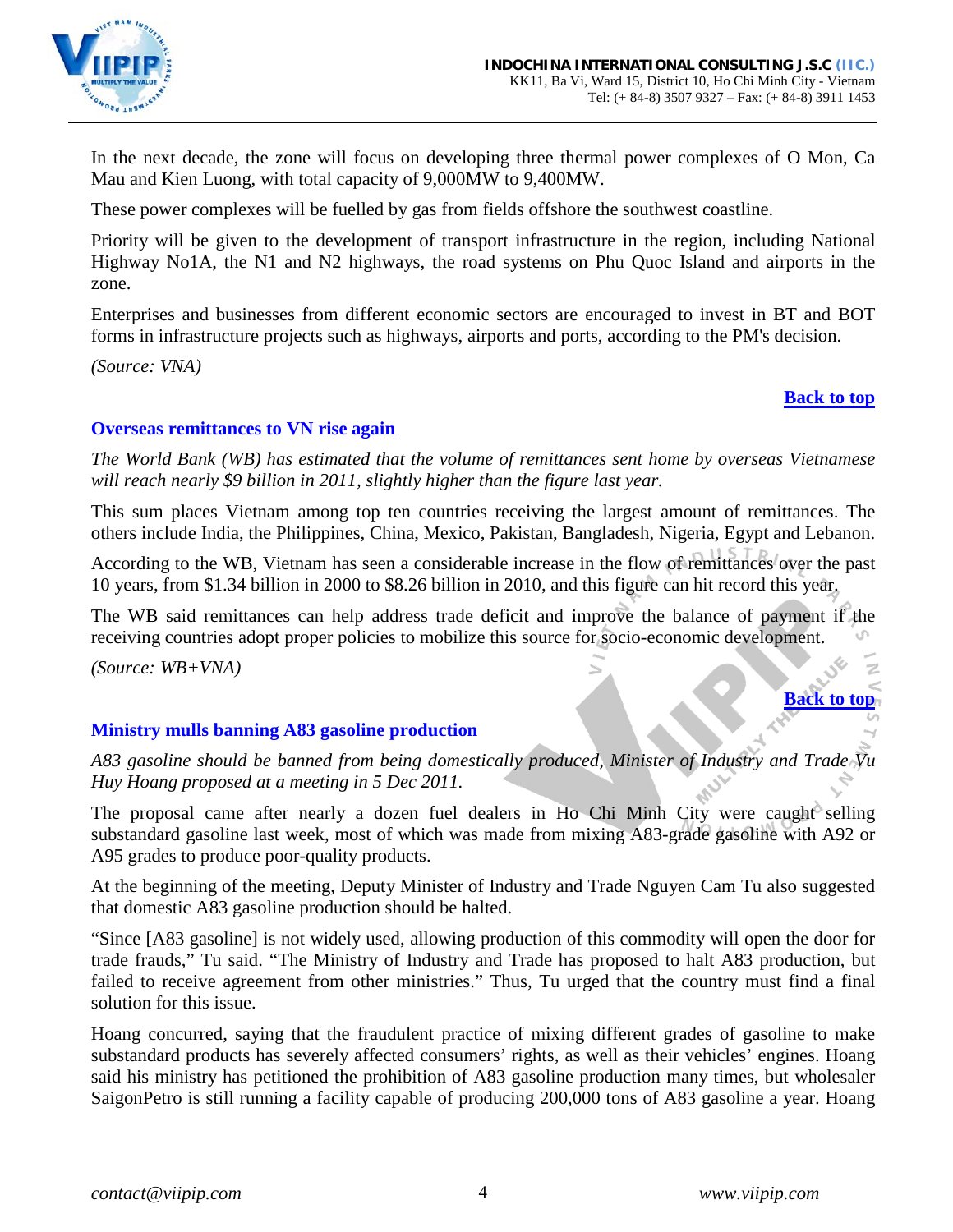

thus called on the HCMC Department of Industry and Trade to submit a report to the municipal People's Committee, clarifying exactly what SaigonPetro plans to do with such a huge amount of the fuel.

"We have to make it clear why they still continue to produce A83 gasoline while the market no longer has a use for it," Hoang said. Hoang also declared that the responsible agencies should impose strict penalties on the fuel dealers which sell substandard products.

The HCMC Department of Industry and Trade, for example, has proposed suspending violators for six months, but Hoang said the punishment can be even stricter: withdrawing their business licenses. "The market management agencies should also strengthen their raids, and the wholesalers should keep a closer watch on their dealers to avoid trade frauds," he urged.

For her part, Dam Thi Huyen, deputy CEO of Petrolimex, said that since low-quality A83 gasoline is still allowed to be put into circulation with other higher-grade products without strict enforcement from authorities on the distribution system, it will continue to be difficult to prevent frauds. Huyen added that it is illogical for Vietnam to continue the production of A83 gasoline when the major fuel wholesalers no longer import the product, and most filling stations do not sell it.

"Inadequate attention and monitoring have been placed on the quality, as well as the quantity, of A83 gasoline circulated on the market," she said.

Meanwhile, Dang Vinh Sang, CEO of Saigon Petro, told Tuoi Tre that PetroVietnam Oil is also making the fuel with an even larger annual production. "We have maintained production since there are still a small number of consumers who have a need for A83 gasoline," Sang said. "But if the government bans production, we will strictly follow their decree."

*(Source: Tuoitre)*

#### **TRADE**

### <span id="page-4-0"></span>**Vietnam prioritizes FTA with EU**

*Vietnam considers implementing its free trade agreement (FTA) with the European Union (EU) a key and practical step in its trade policy to realize development goals in bilateral ties.* 

Finance Minister Vuong Dinh Hue made the statement at the ninth Vietnam – EU Inter parliament meeting in Brussels on December  $5<sup>th</sup> 2011$ .

He said the bloc makes up a considerable proportion of Vietnam's total trade. It is Vietnam's third largest trade partner and the second biggest importer. In turn, the Southeast Asian nation imports essential consumer goods and production commodities from the EU.

Strengthening Vietnam-EU economic links will offer opportunities for both sides, said Hue.

He introduced the Vietnamese government's measures to rein in inflation, cut public investments, limit the import of luxury products and address public debts.

He said the Vietnam National Assembly recently approved a resolution on economic restructuring, targeting public investment, the financial and banking system, and State-owned enterprises, with a particular focus on State corporations and economic groups.

**[Back to top](#page-0-0)**

J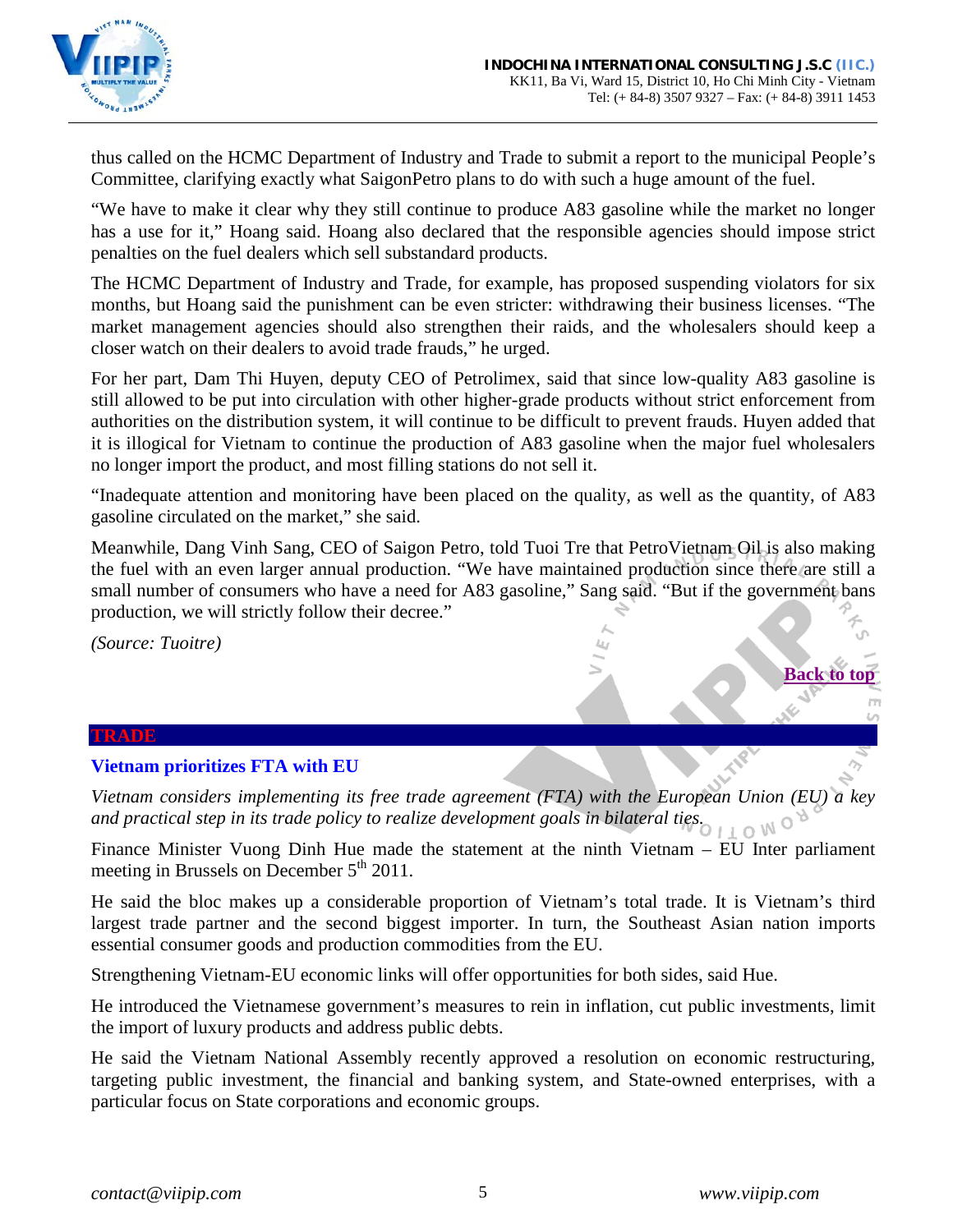

The move will help speed up the implementation of Vietnam-EU agreements on economic, investment and trade cooperation, said Hue.

The Minister proposed that the EU show more specific and substantial commitments to the Association of Southeast Asian Nations (ASEAN) and Vietnam in particular.

*(Source: VOV)*

### **[Back to top](#page-0-0)**

# <span id="page-5-0"></span>**Stiff competition to hit rice exports next year**

*Viet Nam did very well in rice exports this year, but next year is going to be a tough one with unpredictable changes in the world market and stiff competition from cheap rice sources in India, Pakistan and Myanmar, the Viet Nam Food Association (VFA) said.*

Speaking at a meeting held in Tien Giang Province yesterday, VFA general secretary Huynh Minh Hue said local businesses exported more than 6.7 million tons of rice for a free-on-board (FOB) value of USD3.29 billion in the first 11 months of the year.

This represented a year-on-year increase of 7.59% in volume and 23.3% in value, he said.

The average FOB price in the period was USD 488.6 per ton, up USD 62 over the last year. However, Viet Nam's rice trade has been stagnant recently under the pressure of cheap rice sources from India and Pakistan, Hue said, noting that commercial rice export contracts reduced strongly last month, with only a few signed for fragrant and glutinous rice. "World rice market is at a special stage and has four different price levels now," Hue said.

Thailand is offering 5% broken rice at USD 800 per ton under the Government's scheme to ensure higher minimum prices for farmers and USD 600 per ton for stockpiled rice. Viet Nam's 5% broken rice is traded at USD 550 per ton while a tone of 5% broken rice from India and Pakistan are priced at USD 440-450. Myanmar is also a competitive rice source with its price even cheaper than that of India and Pakistan.

"Due to a big gap in prices among supply sources, many importing markets, especially in Africa, have shifted to rice from India and Pakistan, except for contracts that have strict quality requirements and quick delivery times," he said. Hue said the Thai Government will continue its scheme to buy rice from farmers at higher prices, but the move has not had the expected impact on world rice prices since Thai exporters have huge reserves and need to sell them.

Despite stable supply and competitive quality, Viet Nam cannot compete with India and Pakistan in the export of low-grade rice since the latter offer very low prices.

# **Fragrant rice**

However, regarding fragrant rice exports, Viet Nam is expected to gradually take over this segment from its Thai rivals in certain markets thank to its competitive prices and good quality, said VFA chairman Truong Thanh Phong.

Le Truong Son, general director of Dong Thap Trading Corporation, said with huge losses caused by the historic flooding floods, Thailand would reduce its exports next year. Viet Nam should take steps to fill this gap, he said. Meanwhile, China is emerging as a potential market for Vietnamese Jasmine rice, Phong said.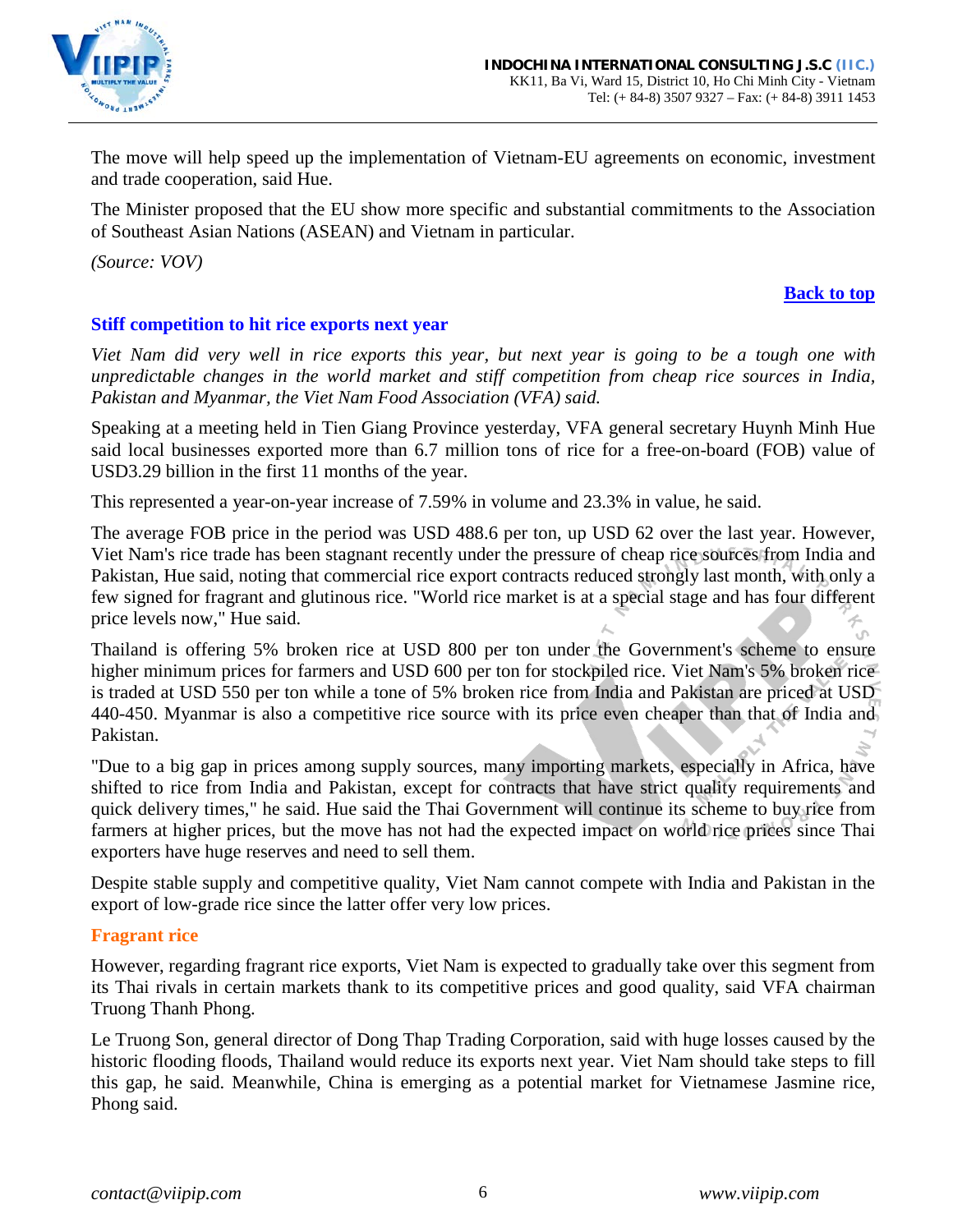

He said that VFA would organize trade promotion programs in China and work with Chinese counterparts to set up a China-Viet Nam Business Club to boost exports to the lucrative market.

The Philippines will also import rice next year, and one of the exporters may be Viet Nam, Phong said, adding the VFA will keep a close watch on this development and pass on appropriate directions to its members.

Vietnamese enterprises had signed contracts to export 7.35 million tons of rice from the year to November-end, meaning another 617,000 tones had to be shipped in this month and earlier this year.

Phong said local traders have currently reserves of 1.14 million tones stored in warehouses plus output from the autumn-winter harvest, meaning that the stockpile for the first quarter of next year is expected to exceed one million tones, much higher than last year.

Le Minh Truong, director of the Can Tho-based Song Hau Food Co., said with the increase in supply from India, Pakistan and Myanmar at "attractive" prices, Viet Nam will certainly be affected. It is important that enterprises and farmers prepare for this situation psychologically as the current high prices are not likely to last, he said.

*(Source: VNS)*

# <span id="page-6-0"></span>**The export turnover of Can Tho, Ca Mau strongly increasing**

*Viipip - According to the Department of Trade and Industry in Can Tho, in 2011, total export value of the province is expected to reach USD 1.3 billion, surpassing 24.5% of the plan year, increasing 16.4% over 2010.*

Meanwhile, rice and seafood occupy 67.6% with USD 862 million of the total export value.

The province has invested tens of billions to install new grinding and packaging lines to improve quality, lower rate of grit in finished product, pushing the amount of high-quality rice for export to the EU, Japan and North America.

In 2011, export value of aquatic products in Ca Mau province reached USD 910 million, exceeding the 7% of target set, up 5.7% over the same period last year. In there, export mainly is seafood, reaching nearly 900 million USD. This is year of export getting the highest level ever.  $N_{\text{O}+1}$  on  $N_{\text{O}}$ 

(*Source: Viipip)*

# **[Back to top](#page-0-0)**

# <span id="page-6-1"></span>**Vietnam's steel sector may suffer negative growth of 8% in 2011**

*The year 2011 was seen as a difficult year for Vietnam's steel industry sector, especially in June 2011, steel consumption reached only 298,000 tons – a figure was considered very low in recent years, Nguyen Tien Nghi, vice chairman of Vietnam Steel Association (VSA) said.*

Totally, in the first ten months of 2011, steel consumption reached only 1.52% compared to the same period last year. Nghi forecasted if this growth continues to be maintained, the average growth of steel sector in Jan-Nov 2011 will be negative against 2010.

According to Nghi, the government's policy to cut down public investments and the State Bank of Vietnam (SBV)'s tightening credit policy under the government's Resolution No 11 have strongly and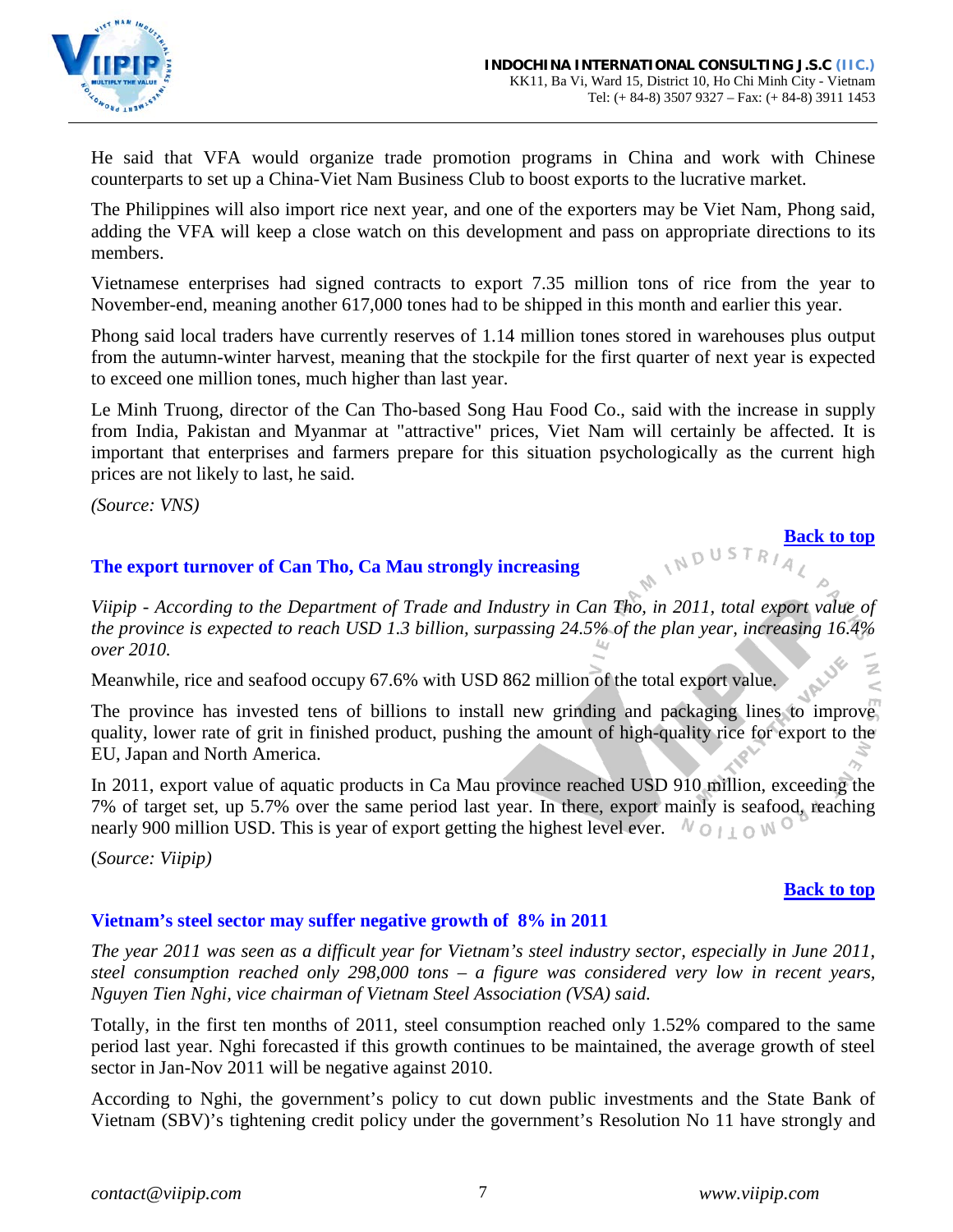

directly impacted the steel sector. Nghi added, by the end of this year, stockpiled steel volume would be about 300,000-400,000 tons. This figure is considered higher than the common level (averaging at 230,000-250,000 tons). Therefore, currently steel manufacturers are producing perfunctorily to limit the volume of steel inventory in the coming time.

Also in 2011, five steel rolling companies can start production, including Thai Trung steel (Thai Nguyen province) with capacity of 500,000 tons, three factories in Da Nang with capacity of 250,000 tons each are expected to be completed in December and one plant in the southern province of Binh Duong with an estimated capacity of also 250,000 tons.

As noted, in the current context, most of these plants have no intent to put production lines into operations. The country's rolled steel capacity is estimated at nine million tons this year while domestic consumption is expected (equaling to last year) at 5.6 million tons (VSA's members at 4.9 million tons and the others at 700 tons). Thus, stockpiled steel capacity this year would be about four million tons.

Therefore, Nghi said that competition in the steel industry will remain fierce in the future and the enterprises with high debt structure and unreasonable investments would be very difficult to survive.

*(Source: Vietbiz24)*

### **[Back to top](#page-0-0)**

NDUSTRIA,

### <span id="page-7-0"></span>**Retail sector urged to reap profits online**

*The internet, social network and mobile phone will open new opportunities for Vietnam's retail industry as consumers choose more high-tech products, according to an industry official.* 

"Retailers who are not concerned about the use of the internet or social networks in marketing communication will be out of the current global digital battle," said Dinh Thi My Loan, general secretary and vice-chairwoman of the Vietnam Retailer Association.

The conference was organized at the Vietnam Forum-Consumer in Focus on December 6 by the Nielsen Company to discuss influences on consumption and retailers' strategies for changes in consumer purchases.

According to FTA Market Research and Consultant Co, consumers have shown interest in sectors that use digital marketing, including textile and garments, fashion, household appliances, cosmetics and travel services. VOITOMO

Under the influence of science, technology and e-commerce, online shopping and TV shopping will become more popular with customers, Loan said.

By May this year, there were nearly 640 supermarkets and 100 shopping centers and by the end of this year, the country will have a total of nearly 8,600 markets, so, they should focus on offering green or safe products, which will help give them a competitive advantage over other competitors at a time when there is increasing alarm about food safety and hygiene, Loan said.

They should also conduct research into consumer trends and improve their service quality to develop appropriate strategies.

Chang Park, executive director of analytics and consulting of Nielsen Greater China, cited another cause for low consumption power that is rising electricity and fuel prices.

According to a Nielsen survey, Vietnam's consumer confidence stood at 96 points for the third quarter of this year, dipping seven points since the beginning of the year.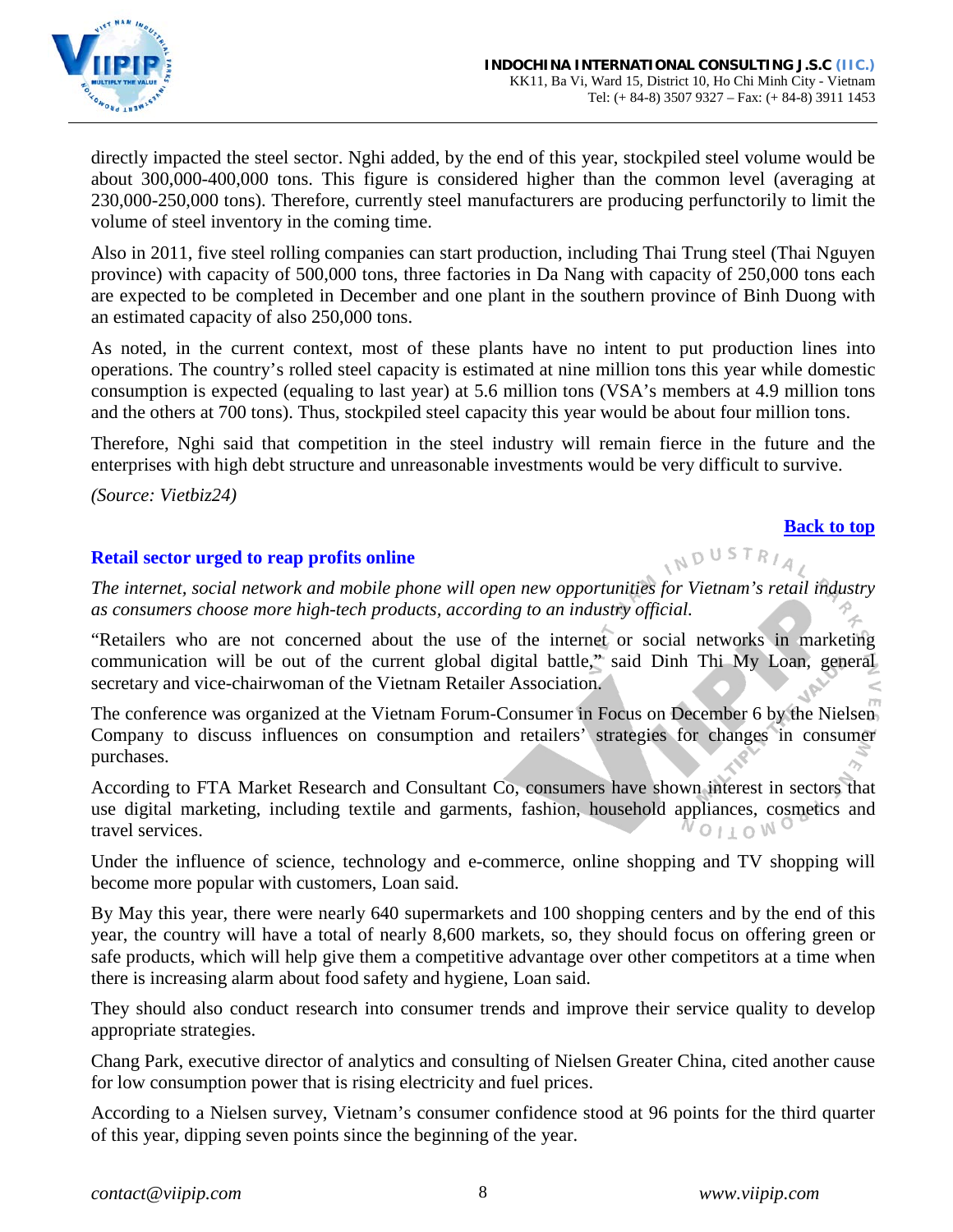

Nguyen Anh Duc, Deputy CEO of Saigon Union of Trading Co-operative (Saigon Coop), said that the domestic retail market seemed to reach saturation.

*(Source: VNS)*

#### **[Back to top](#page-0-0)**

#### <span id="page-8-0"></span>**INVESTMENT**

#### <span id="page-8-1"></span>**FDI hits USD 12.7 billion in 11 months**

*As of November 20, Vietnam attracted approximately USD12.7 billion in Foreign Direct Investment (FDI), equivalent to 83.8% of the same period last year, according to the General Statistics Office (GSO).*

The total figure includes USD 9.9 billion in newly registered capital from 919 projects and USD2.8 billion in increased capital from 324 projects.

The processing and manufacturing industry attracted the largest registered capital of USD 6.2 billion, followed by the energy industry (USD2.5 billion), and the construction sector (USD1.1 billion). In 11 months, 48 cities and provinces licensed new FDI projects with Hai Duong topping the list receiving USD2.5 billion, or 25.2% of the country's total capital value. NDUSTRIA

Hai Duong was followed by HCM City with USD1.9 billion, Ba Ria-Vung Tau USD 880.8 million, Hai Phong USD 594.4 million, Hanoi USD 513.1 million and Tay Ninh USD 481.4 million.

Among 52 countries and territories investing in Vietnam, Hong Kong (China) was the biggest investor making up 29.7% of the total capital. Then came Japan (16.2%) and Singapore (14.5%).

According to the GSO, the FDI disbursement simultaneously reached about USD10.1 billion, rising by 1% against the same period last year.

*(Source: VOV)*

# **[Back to top](#page-0-0)**

### <span id="page-8-2"></span>**European investors call for increasing electricity tariff**

*"Vietnam should raise electricity price significantly from the current level to a sustainable level" the European Chamber of Commerce in Vietnam (EuroCham) formally offered its proposal to the Vietnamese government in the morning December 1st 2011.* 

The proposal was given within the framework of six major issue groups relating to "issues of trade, investment and proposals" in 2012 in the annual White Book published by EuroCham in Hanoi on December  $1<sup>st</sup>$  2011.

In the 2012 proposal, EuroCham assessed the energy prices in Vietnam are relatively low compared to the regional markets and in the world, with average retail prices of 1,250 dong/kWh (6.2 cents/kWh). This price is not enough to pay for the investor when the electricity consumption is predicted to increase sharply at least twice against the gross domestic products (GDP) (approximately 12%/year).

EuroCham proposed a higher price in the future in order to have enough supply for businesses to operate and generate surpluses to pay for the cost of capital. This organization said that the estimated electricity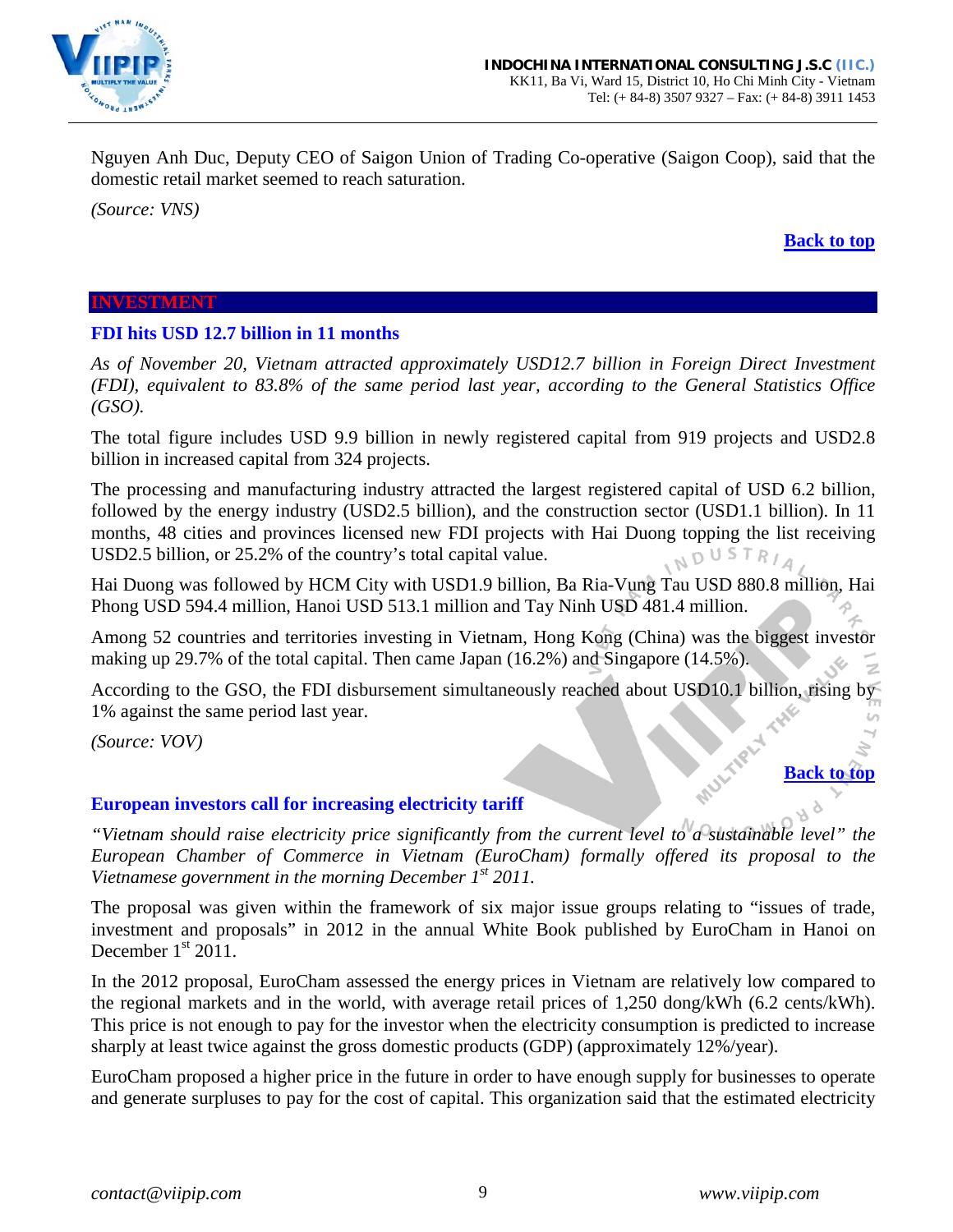

price at 8-9 cents/kWh in the master plan VII is a right direction but needs more careful analysis to know that price is appropriate when considering on the overall electricity market or not.

In terms of management issue, the European business community proposed the establishment of a new agency, operating independently under the "one-door mechanism" to encourage and facilitate for the participation of the private sector in power sector in accordance with the Master Plan VII.

In fact, Vietnam has set up General Department of Energy on the basis of upgrading the Department of Energy (Ministry of Industry and Trade). The General Department of Energy being formed for more than a week is still under the control of the ministry and the regulations of the electricity sector in the country, including Electricity of Vietnam (EVN).

EuroCham said that it is necessary to reduce the dominance of EVN in the power market by encouraging (through investment policy) other businesses involved in this market, accelerating the construction progress of a full competitive electricity market as from 2015 (instead of 2014 as planned).

*(Source: Vietbiz24)*

### **[Back to top](#page-0-0)**

### <span id="page-9-0"></span>**Japan upbeat on local investment climate**

*Vietnam continues to be a lucrative investment venue for Japanese investors.*  OUSTR<sub>/</sub>

For example, in late October 2011 VinaKyoei's second phase production capacity expansion got the thumbs-up. Accordingly, Japan's fourth largest steel group Kyoei will pump USD200 million into building a steel refining plant employing South East Asian latest steel coil rolling and electric arc furnace line in Phu My I Industrial Park in southern Ba Ria-Vung Tau province's Tan Thanh district.

Construction will get underway by the end of this year and the plant will become up and running by 2013. The project helped place Japan in the second behind Hong Kong among countries and territories investing in Vietnam in the year to November with USD2.12 billion total investment. Besides, it had contributed to directing foreign direct investment (FDI) flow from property in the past year to production and manufacturing sector in the first 11 months of 2011.

A Foreign Investment Agency report showed that processing industry and manufacturing were the most attractive to foreign investors with 382 newly registered projects worth USD6.24 billion in total registered and supplemental capital, tantamount to 49.1% of total FDI committed capital in the year to November 2011. Power production and distribution came second with total registered and supplemental capital of USD2.53 billion, accounting for around 20%.

In fact, many big projects outside the real estate sector got investment licenses since early year. Among them were USD2.25 billion build-operate-transfer Hai Duong thermo-power project, over USD1 billion First Solar Vietnam project, USD400 million Viet Luan Tube Company Limited project and USD 323 million Vietnam Nippon Sheet Glass (NSG), a joint venture between UK's Pilkington Group Limited and Vietnam Glass Industries Limited.

"Vietnam is not only a potential manufacturing base, but also offers a big consumer market. Hence, the country will continue to be a top target to foreign, including Japanese investors," said Japan Business Association in Vietnam chairman Noriaki Shutoh.

Shutoh appreciated Vietnamese government efforts to ameliorate local investment climate saying that Japanese firms encountered fewer hurdles associated with power cuts and volatile exchange rates in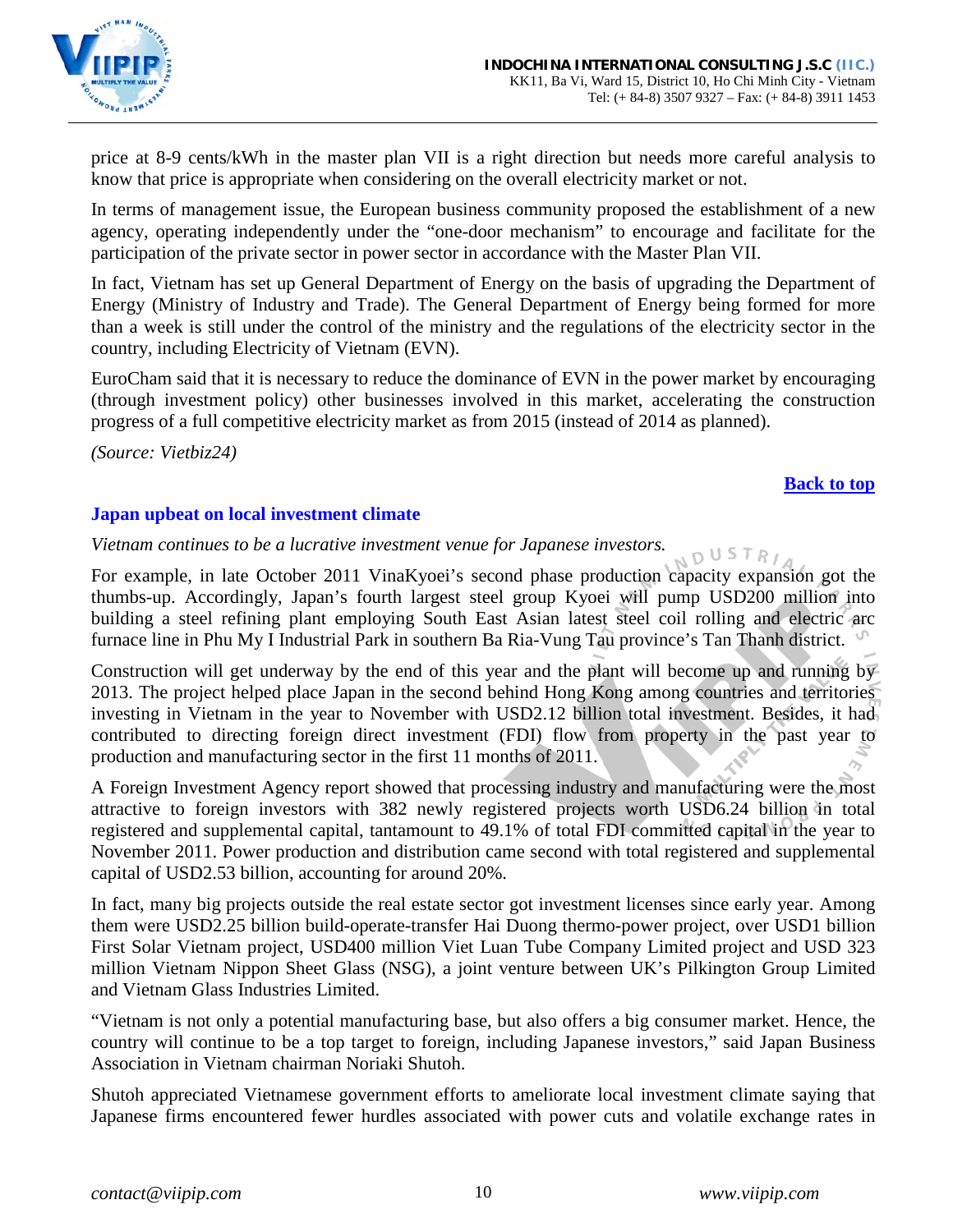

doing business in Vietnam in the past year. Therefore, their business figures were more encouraging. He, however, said a number of barriers still exist which could directly affect FDI inflows into Vietnam.

"Issues relevant to foreign currencies settlement with industrial zones' and export processing zones' businesses, land acquisitions, foreign employee recruitment and contract signing with replacement laborers needed to be further improved to benefit investors," said Shutoh.

*(Source: VIR)*

### **[Back to top](#page-0-0)**

# <span id="page-10-0"></span>**Singapore keen to invest in Vietnam's potential areas**

*Singaporean businesses are seeking investment opportunities in areas of Vietnam's strengths including financial and banking services, insurance, training, wholesale, retail, and information and communication.* 

The Vietnam-Singapore Business Forum opened in Hanoi on November 30, attracting 300 delegates from both countries including more than 100 Singaporean entrepreneurs. The event gave businesses a good opportunity to set up relations between potential partners, have access to capital resources, and seek business opportunities in Vietnam and Singapore.

In his speech, Chairman and Director General of KimderWorld Group, Singapore, Ricky Tan, said the Vietnamese Government's changes in its policies have helped foreign businesses operate better.

However, there have been differences in the enforcement of laws by Vietnamese localities, causing particular barriers for foreign businesses including those from Singapore.

Therefore, in order to create an attractive investment environment in Vietnam, law enforcement in the country need to be done in a synchronous manner to help investors do business legally.

Cooperation in economics, trade, and investment between Vietnam and Singapore has expanded in recent times after a framework agreement on connectivity was signed.

Over the past 10 months, Singapore has had 81 new investment projects in Vietnam with a total registered capital of USD 1.4 trillion. Being the second biggest investor in Vietnam, Singapore is becoming involved in most economic sectors in the country such as oil and gas exploitation, industry, agro-forestry and fishery product processing, infrastructure development, services, and real estate.

*(Source: VOV)*

### **[Back to top](#page-0-0)**

# <span id="page-10-1"></span>**Fresh foreign investment pours into TH Milk**

*The government of Israel will invest USD100 million in TH Group's industrial dairy farm project backed by TH Milk Food Joint Stock Company.* 

The deal was signed on the occasion Israel President Shimon Peres' visit to Vietnam and was a supplement to the Finance Cooperation Protocol between the governments of Vietnam and Israel.

The project was deployed in central Nghe An province with a first phase investment of USD 350 million out of total investment of USD 1.2 billion. Though up and running for just two years, the huge dairy farm of 20,000 Holstein-Friesian (HF) cows is recognised as the biggest in Southeast Asia.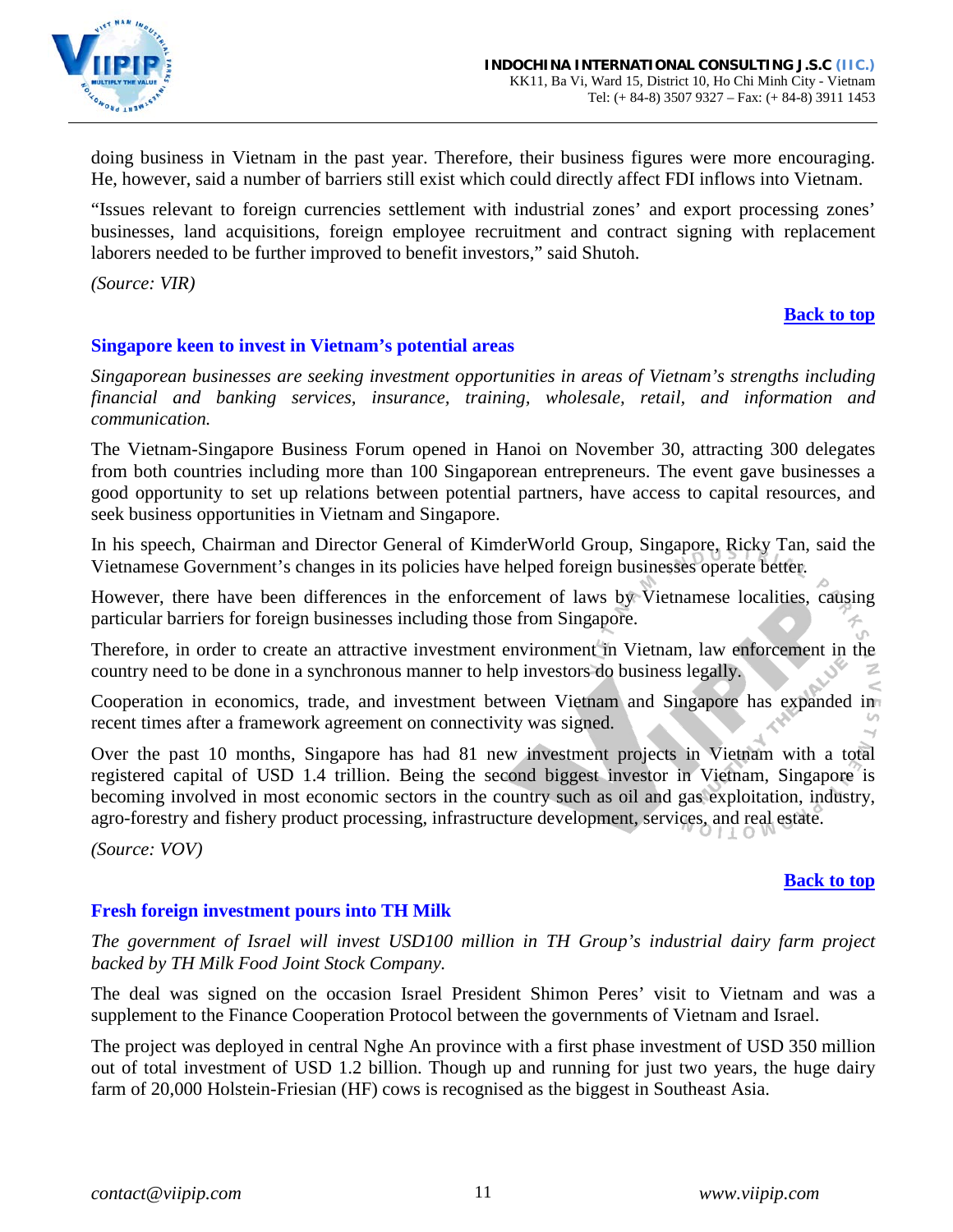

"This is the signal of a start-up trend for a new generation of investors aiming to international standard projects in Vietnam," said vice president of Bac A Joint Stock Bank Thai Huong. Bac A Bank is the project's investment advisory.

"A country can be strong only when its people are comprehensively developed both physically and mentally among which the prerequisite factor for this development is not only essential nutrients source such as rice, foodstuff and milk but also a sustainable health care system," said Huong.

Besides key projects in dairy products, TH Group is developing and investing in other large-scale projects of premium foodstuffs using advanced technologies such as fresh clean vegetables, fishery and meat which are applying Israeli technology with the model circled from farm to consumer.

TH Milk Food Joint Stock Company, established in February 2009, is the first company in the TH Group with the task of deploying investment in industrial dairy farm, modern dairy milk processing technology and professional distribution system across the country.

The project benefits from investment advisory from Bac A Joint Stock Bank and technology consultant and transfer from AFIKIM – an Israeli leader in high-tech agricultural development. Its total investment is USD 1.2 billion with USD 350 million for the first stage to be completed by 2012. The project covers 37,000 hectares (8,100ha in the first stage). Up to now, the project owns approximately 20,000 cows in which there are 7,000 milk cows with output of 160 tons of fresh milk per day.

It is planned to reach 45,000 cows (30,000 milk cows) by 2012, increasing to 137,000 cows in 2017 when an automatic milk processing plant with output of 500 million liters per year will come online. The net revenue is estimated at VND 15 trillion (USD 714 million) by 2015, increasing to VND 23 trillion (USD 1.09 billion) by 2017.

*(Source: ITPC)*

# <span id="page-11-0"></span>**Belarus to build auto assembly plant in Vietnam**

*Belarus would develop an automobile production and assembly plant and an engine manufacturing factory for agricultural machines in Vietnam, said Belarusian Prime Minister Mikhail Myasnikovich.*

The dignitary made the announcement yesterday at the Vietnam-Belarus business forum held by the Vietnam Chamber of Commerce and Industry in HCMC, on the occasion of the Belarusian delegation's three-day visit to Vietnam. Though no detail was given at the event, the Vietnam-Belarus communiqué issued on Wednesday revealed the specific information on the future projects.

Particularly, an engine factory would be established with the participation of Minsk Motor Plant Open Joint Stock Company of Belarus. Besides, the two countries would promote the assembly of MAZ automobiles at the plant of Vietnam Engine and Agricultural Machinery Corporation (VEAM).

VEAM is currently cooperating with Minsk Automobile Plant to produce vehicles under the brand MAZ in the local market. Minsk Automobile Plant on Wednesday officially opened a representative office in Vietnam. In addition, Prime Minister Myasnikovich said Belarus hoped to form a joint venture with Vietnam to build an education institution in Vietnam with Belarusian teachers.

Regarding the farm produce processing and export, the Belarusian leader sought joint ventures between the enterprises of both countries to produce goods for export to Western Europe. The prime minister said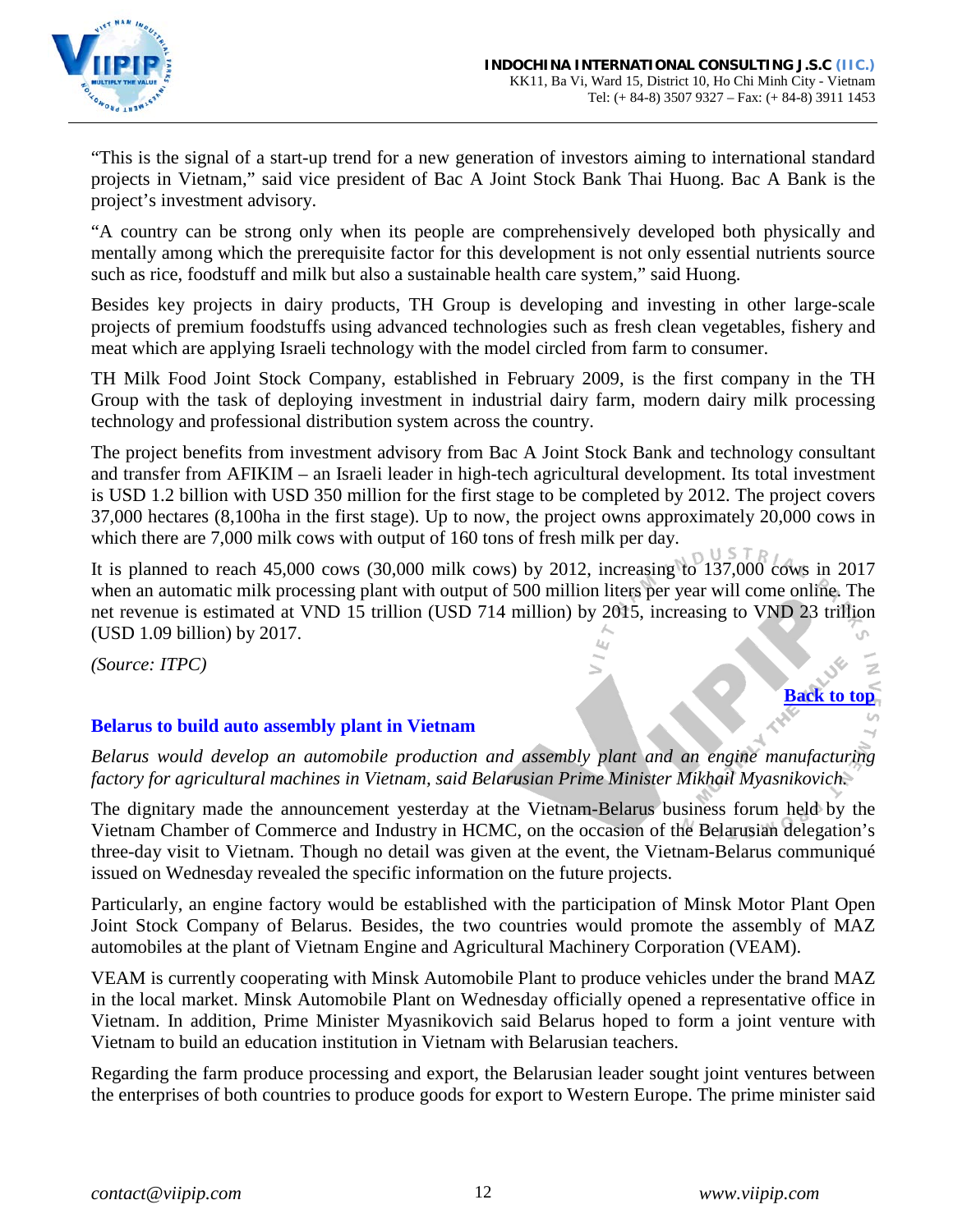

his country would boost the import of Vietnamese products, especially farm produce, foodstuff and seafood.

The machines and equipment of Belarus have been accepted in the local market for long. The tractors produced the Republican Unitary Enterprise (RUE) Minsk Tractor Works are popular with Vietnamese farmers.

Several Vietnamese companies in 5 Dec signed contracts to purchase agricultural machines and fertilizer from Belarus. In particular, Mekong Machinery Co. Ltd. agreed to buy 659 tractors, worth US\$9 million in total, from RUE Minsk Tractor Works.

Au Viet Industry Company also signed a deal to buy 10 tipper trucks from BelAZ Company, worth 1.28 million euros. Besides, the Vietnamese firm will purchase auto tires produced by Belshina Company of Belarus though a contract worth 670.000 euro. Southern Fertilizer Company and Can Tho Fertilizer and Chemical Company signed contracts to buy 40.000 tons of potassium fertilizer and 138,000 tons of phosphate fertilizer respectively from the Belarus Fertilizer Joint Stock Company.

*(Source: The Saigon Times Daily)*

### **[Back to top](#page-0-0)**

#### <span id="page-12-0"></span>**Paper makers face challenges**

*Vietnam's paper industry would aim to meet 70% of domestic consumption demand by 2020, according to its development plan. However, the industry would face many challenges in reaching this target, in particular a lack of material, capital and technology.* 

Experts said that the industry should assert more control over the licensing of paper factories and should manage investments more efficiently during the plan's implementation over the next decade.

The Vietnam Paper and Pulp Association reported that the industry would require VND 95.6 trillion (USD 4.57 billion) during the period from 2006-20, including VND87.7 trillion (USD 4.2 billion) for new factories and VND7.9 trillion (USD370 million) for the development of paper-producing forest.

The investment would supply 600,000 tons of pulp in 2010 and 1.8 million tons of pulp in 2020. However, during the 2006-11 period, many paper production projects were operated inefficiently and had negatively affected the environment, causing the development plan to stall, the association said.

Nguyen Kim Hue, head of the Information Technology Department at the Cellulose and Paper Industry Institute, said pulp factories lacked wood during the 2006-11 period because forest growers had not offered their product at a reasonable rate.

Banks have been skeptical about the competitive ability of the industry, and have been reluctant to provide it with loans. Only two of eight paper projects developed in 2010 have progressed according to schedule.

Phan Chi Dung, head of the Light Industry Department under the Ministry of Industry and Trade, said Vietnam has 500 paper producers but almost all of them are small- and medium-sized enterprises using old technology. But the new development plan has not fixed specific standards to improve the quality and efficiency of production, he said, nor does it provide guidelines for waste treatment.

Dung said one possibility would be to withhold licenses from certain production facilities to ensure the sustainable development of the industry. The plan would be capped at a total capacity of 250,000- 400,000 tons of pulp per year.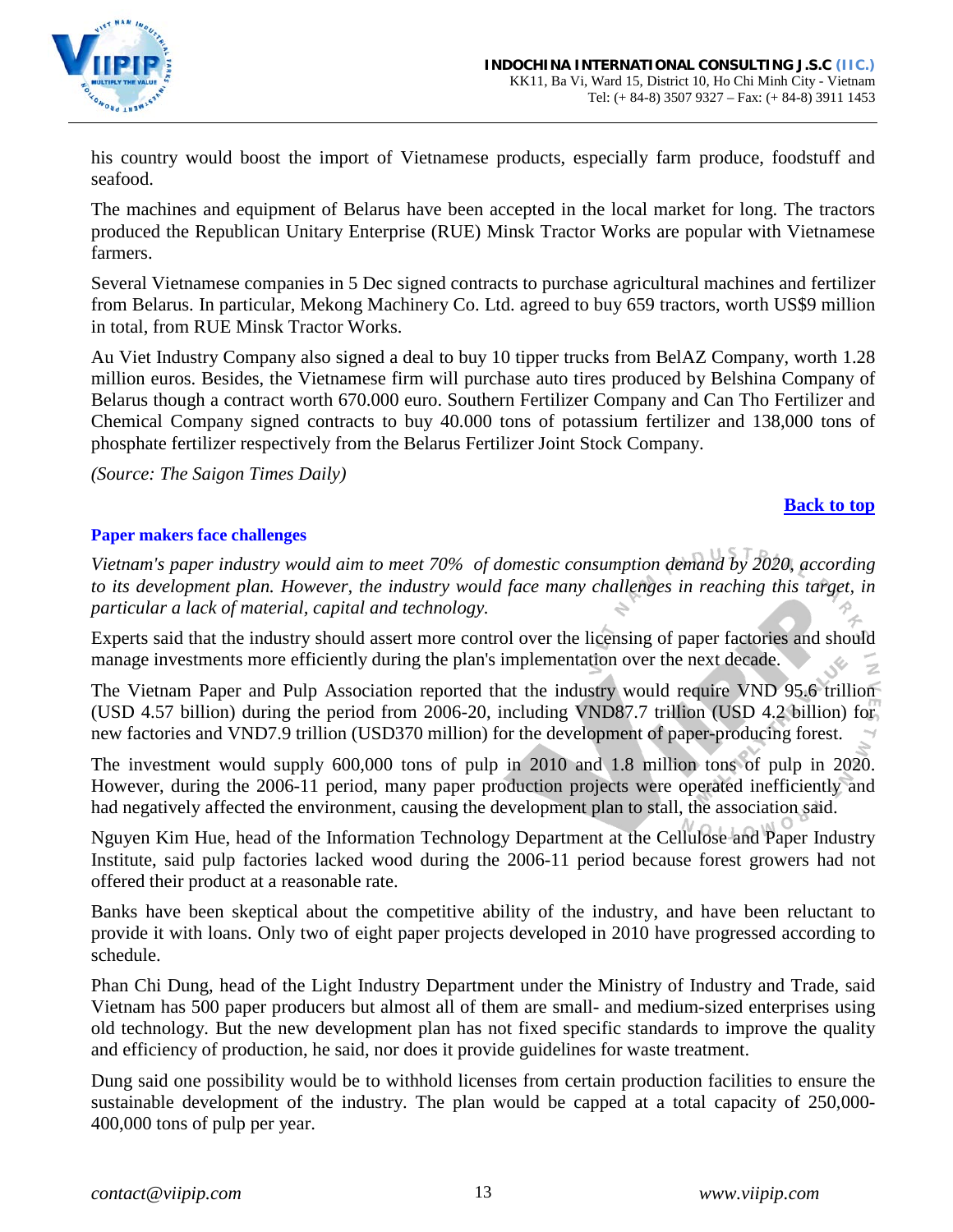

Pham Van Tu, representative of the Vietnam Paper Corporation, said pulp production factories should not be sited far upstream along rivers to avoid pollution of environment.

All previous development plants had failed and a management team was urgently needed to ensure the implementation of the plan, said Tu, adding that the provinces should grant licenses for pulp and paper factories according to the regulations approved by the Government.

At present, average paper consumption world-wide was 4 kilos per person per year, while the average for Vietnamese was around 1 kilo. Ignoring environmental concerns, Vietnam has the potential to expand its paper market in the future but the industry would need support from the State, said the association.

The State should stabilize tax policy for the paper industry according to World Trade Organization (WTO) guidelines, said the association. It should also introduce regulations on limiting the use of detergents in paper production.

Vu Ngoc Bao, general secretary of the association, said the State should call on foreign investment to upgrade the processing of pulp and paper production technology.

The State should create favorable conditions for the industry to accumulate capital and create incentives for enterprises and households to develop new seeds in order to improve output, quality and competitiveness of pulp for enterprises and households to develop new seeds in order to improve output, quality and competitiveness of pulp, Bao said.

*(Source: VNS)*

### <span id="page-13-0"></span>**Japanese companies eager to invest in central Da Nang City**

*Nearly 100 enterprises from Kansai, the second-largest economic, technology and human resource training center in Japan, met representatives from local companies in 23 Nov to study investment opportunities in the central city of Da Nang.* 

The meeting followed the 5th Vietnam – Kansai Economic Dialogue Forum, which took place here on Tuesday (22 Nov) with the aim of accelerating investment in the East-West Economic Corridor and its surrounding areas in the central region of Vietnam.

Representatives of Japanese firms expressed special interest in possible co-operation in education and training and environment, with local authorities agreed that more links should be established soon in these areas.

"Human resource development is an area that Osaka concentrates on and I see it's time for governments, enterprises and universities from Da Nang and Osaka to co-operate in this area. We are starting work on this matter," said Shinichi Iwama, chairman of the Japanese Enterprises Association in Da Nang. "We've learnt that Da Nang is an environmentally-sustainable city of ASEAN and we are likely to look for cooperation in this field," said a representative from the Kansai Economic Federation.

Nguyen Tuan Phuong from the FPT Software Co said the company was seeking co-operation with Japanese firms in developing public, economic, insurance and financial services. Japan's Nippon Express Co introduced its logistics services on the East-West Economic Corridor.

Da Nang People's Committee vice chairman Phung Tan Viet said the city encouraged Kansai companies to invest in hi-tech industries such as information technology, biological technology, automation, precision mechanics, and energy, environment and support industries.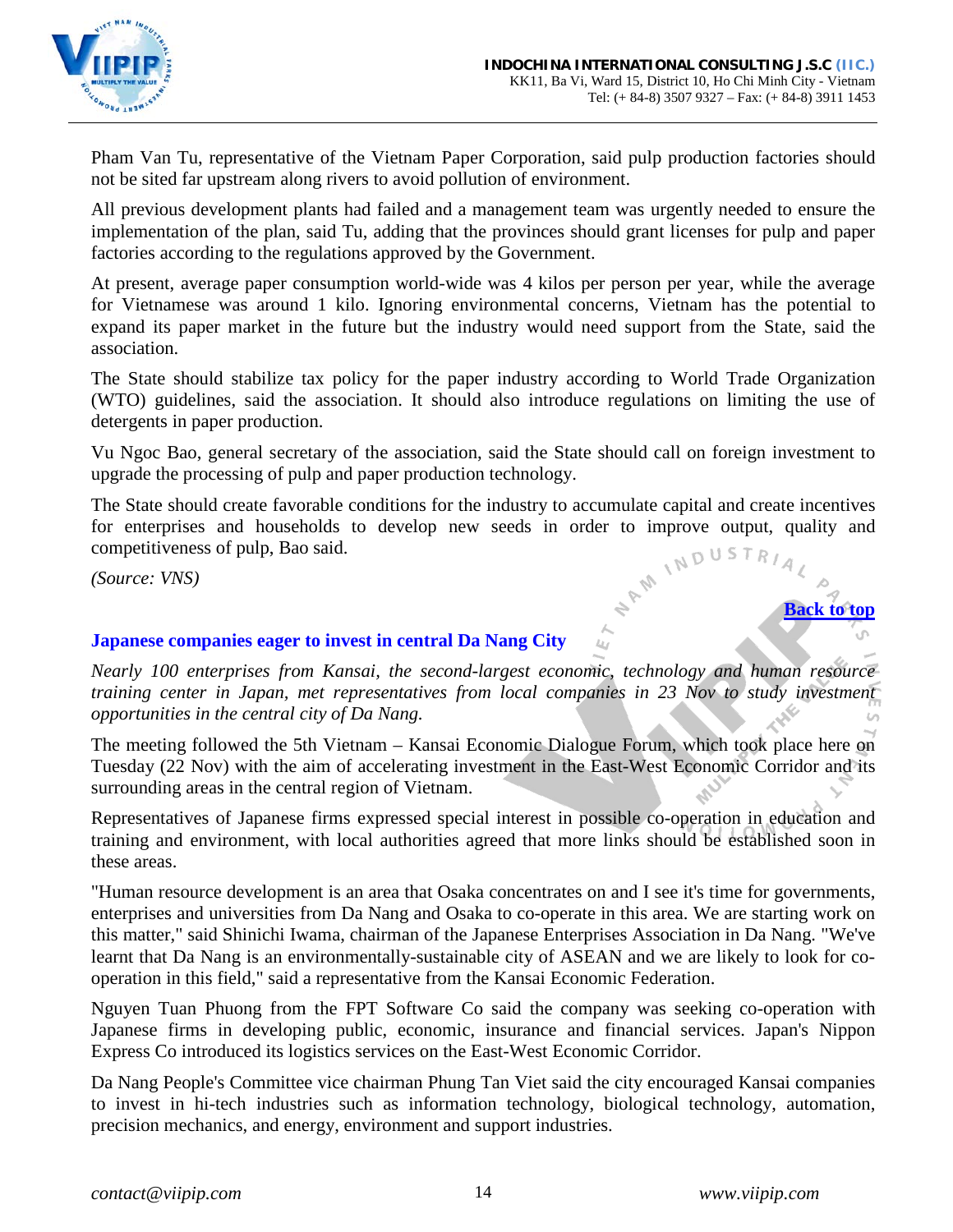

He said the city prioritized high technology, modern and comprehensive infrastructure, and high quality services and human resources for its development in the coming years. "Foreign direct investment (FDI) plays an important role in the development of Vietnam in general and Da Nang in particular," Viet said. "Japan is considered a strategic investment partner of the city."

According to Viet, out of 70 Japanese foreign-invested projects in the central region, 50 are invested in Da Nang, with a total capital of about USD215 million.

*(Source: VNS)*

### **[Back to top](#page-0-0)**

### <span id="page-14-0"></span>**Enterprises must report quarterly for overseas investments**

*Overseas Investment Department (under Ministry of Planning and Investment – MoPI) on late November 29th 2011 organized a seminar in HCM City to seek opinion on the draft Decree No 78 on direct investment in foreign countries.*

Do Nhat Hoang, head of the Overseas Investment Department, said the new point in this draft is to require investors to report quarterly and annually about the operation situation of investment projects in foreign countries to MoPI and Ministry of Finance.

Biannually and annually, the Ministry of Foreign Affairs (Mofa) will have document to evaluate the support of the diplomatic missions abroad for the operation of Vietnamese enterprises in the countries and territories receiving investment of these firms.

Mofa must direct diplomatic missions abroad to regularly monitor and support the activities of Vietnamese enterprises and investors in the countries and territories receiving investment of Vietnamese enterprises.

*(Source: VietnamBusiness)*

# **[Back to top](#page-0-0)**

 $\leq$ 

# <span id="page-14-1"></span>**Disbursement of FDI slows down**

*Only 35.6% of registered foreign direct investment (FDI) has been disbursed in Vietnam, according to speakers at a seminar held in Da Nang in 2nd Dec 2011.*

The effects of the global economic downturn and cumbersome land-use certification procedures had largely caused the slow implementation of FDI projects, they agreed. The country has drawn almost USD 13 billion in FDI this year, of which nearly USD10 billion was newly registered. That increased total FDI inflow to over USD 216 billion.

By the end of 2010, only USD 77 billion had been disbursed, according to the Vietnam Association of Foreign Invested Enterprises (VAFIE), which hosted the seminar. Of the FDI capital yet to be disbursed, only 50% would be allocated by 2017, according to VAFIE President Nguyen Mai.

Investors affected by the global crisis were expected to cancel or change their plans due to a lack of capital, but there were a lack of legal regulations to cope with the problem, he said. "The causes of tardy implementation of FDI projects, besides such objective facts as the global economic turmoil and unfavorable market, capital and credit conditions, include shortcomings of domestic governmental authorities," added Mai.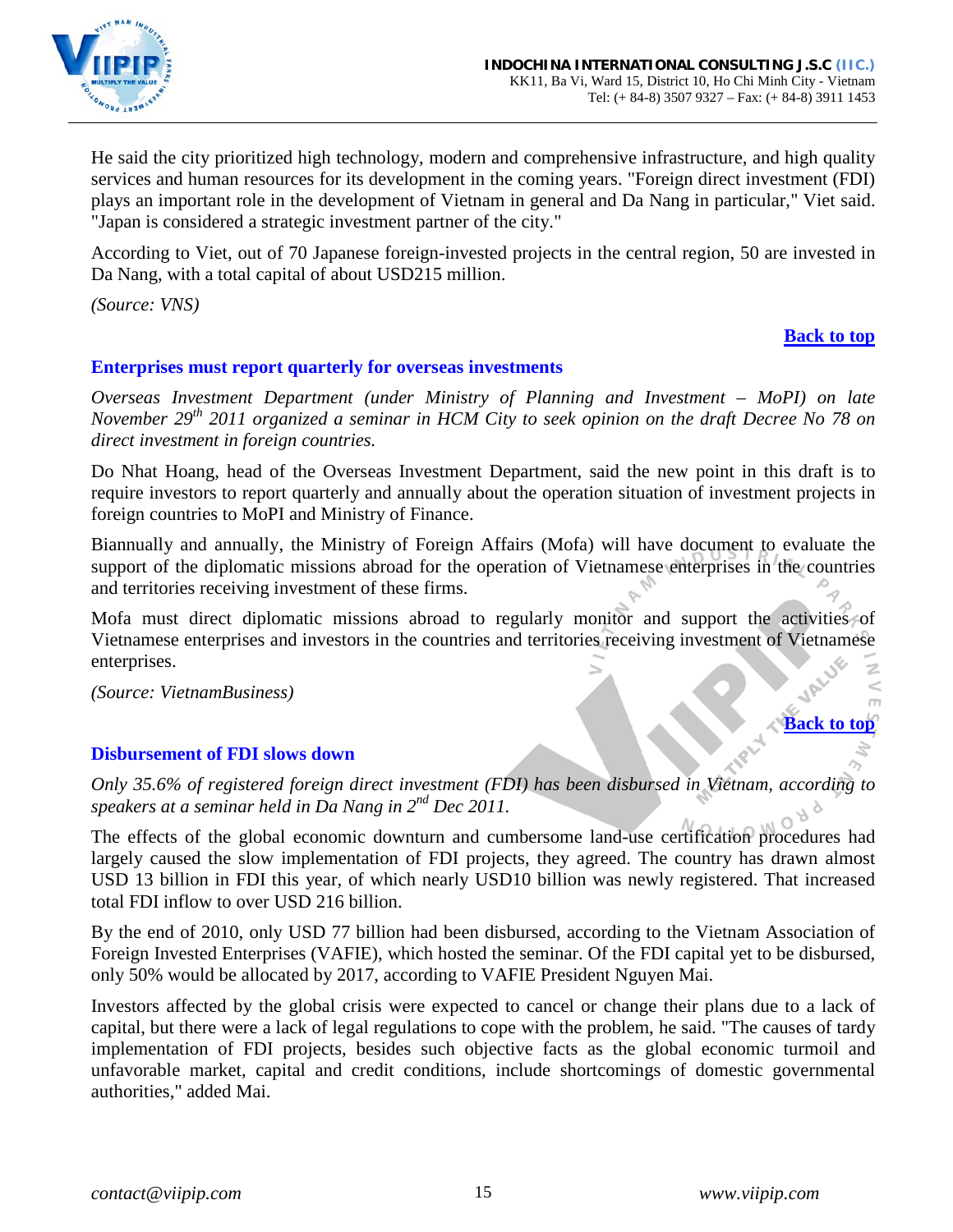

There is about USD20-30 billion of newly registered FDI each year. FDI allocation occurred more quickly from 2008 to 2010, with around USD 11 billion disbursed each year. The average annual amount over the past five years has been around USD 10 billion, according to VAFIE. FDI capital presented about 25% of the total investment capital in Vietnam, playing an important role in domestic economic development.

Every year, it contributes about 30% of gross domestic product (GDP) growth, 40% of industrial production value, 55% of export turnover and 18% of State budget revenue. The sector's export value accounts for 55% of the country's export revenue.

Experts said measures should be taken to help allocate the remaining registered FDI as soon as possible to further boost the effects of foreign investment.

Mai said the association was co-operating with the Ministry of Planning and Investment to revise the legal framework for FDI, with adjustments expected to be submitted to the Government for consideration in the second quarter of next year.

New policies for FDI would be based on four main criteria: high quality and efficiency, sustainable development, suitable technology transfer, and skillful labor. These were in accordance with United Nation directions as well as the Government's strategy, he noted.

In addition to creating a smoother investment environment for investors, authorities should be a stricter in the selection of policy for investors and take more drastic measures to tackle companies that polluted the environment and evaded taxes, the participants heard.

Le Tuyen Cu, an official from the Ministry of Planning and Investment, suggested that conditions in industrial and economic zones, including tax policies, master plans, infrastructure and human resources, should be improved to boost both attraction and disbursement of FDI.

Despite these challenges, Vietnam remains an attractive destination for foreign investors, according to the results of a VAFIE survey released at the seminar.

The majority of more than 300 surveyed FDI enterprises said they were happy with the investment environment in Vietnam, with 68% saying they had no complaints over project implementation and more than 20% greatly appreciating the support of authorities.

Despite an average annual trade deficit of nearly 20% over the past five years, the FDI sector managed to gain a trade surplus of USD2.35 billion in 2010.

*(Source: VNS)*

### **[Back to top](#page-0-0)**

# <span id="page-15-0"></span>**Temporary freeze on new industrial zones**

*The Government will soon release a decree to tighten management and increase economic effectiveness of economic zones (EZ), industrial zones (IZ) and industrial clusters (IC), a senior official has said.* 

"All activities to expand readjust master plan and establish new EZs, IZs, and ICs will temporarily be stopped," said Vu Dai Thang, head of the Ministry of Planning and Investment's Economic Zones Management Board. It was necessary now to review activities of EZs, IZs, ICs and find solutions for those that were not working effectively, wasting land and polluting the environment, he added.

Withdrawing the business license, changing investors, narrowing areas or rejecting EZs, IZs and ICs are among the solutions being considered.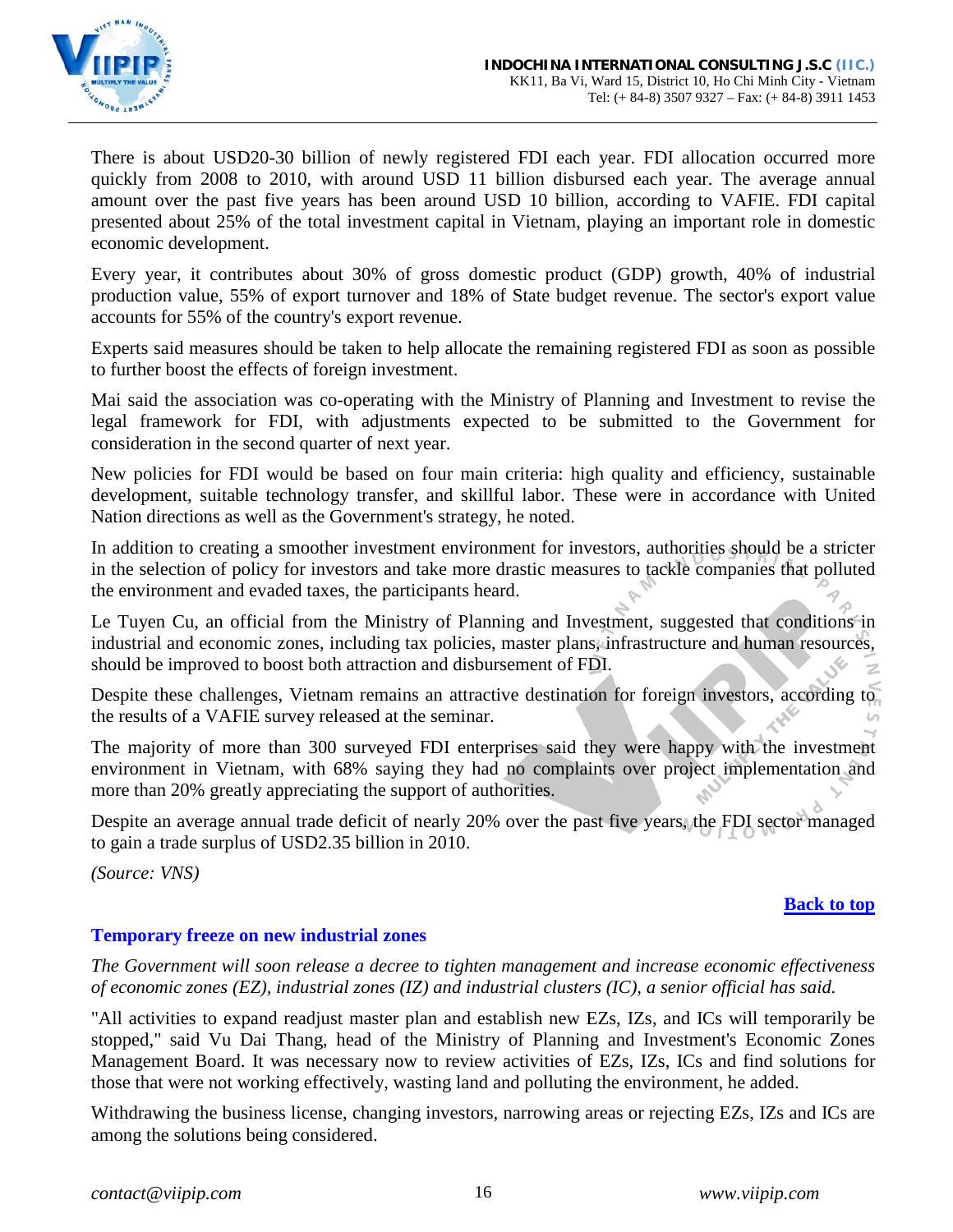

In the next step, only a few advantaged and effective EZs will be developed under the 2020 plan, others will be narrowed or readjusted based on real demand to avoid waste.

The year 2012 is going to be a tough year, and "this year will be a good chance for us to carefully review all EZs, IZs and ICs to make them more attractive to foreign investors when the economy recovers," said another official.

At present, Vietnam has 15 EZs along the sea, 28 EZs at border points and 800 ICs. They attract 40% of the nation's FDI inflow, contribute 30% of industrial production value, 20% of export turnover and create 15% of national laborers. However, many of them have only been able to use 30-40% of the original area, causing wastage of land resources as well as severe environmental pollution.

*(Source: VNS)*

#### **[Back to top](#page-0-0)**

# <span id="page-16-0"></span>**Two local airlines lose licenses**

*The Ministry of Transport on Monday (5 Dec, 2011) decided to nullify the air business licenses of Indochina Airlines and Trai Thien Air Cargo as they have not reported their financial capability updates and flight plans as repeatedly required by the Civil Aviation Administration of Vietnam (CAAV).*

Vo Huy Cuong, director of CAAV's Air Transport Department, told on the phone that the decision came officially on Monday as Indochina Airlines had been grounded for more than two years while the country's cargo carrier Trai Thien had not been able to take off more than two years upon obtaining a license.

The decision meant an axe had fallen on the two private airlines after several times CAAV had tried to contact and tell them to submit plans for operations but to no avail. Cuong said these carriers would have to apply for a new license if they wanted to join Vietnam's aviation market that has registered average annual double-digit growth over the past years.

Trai Thien Air Cargo received a business license in Jun 2008 from the HCMC Department of Planning and Investment with charter capital of VND500 billion (around USD23.8 million). In 2009, the Ministry of Transport approved the carrier as the first air cargo airline of Vietnam to provide services on both local and international markets. Trai Thien Air Cargo had been in negotiations with foreign companies to lease Boeing 737-300 freighters converted from passenger aircraft with the main deck designed for pallets and containers. The airline had planned to receive the first Boeing 737-300Fs in the first half of 2010 to launch services in the same year.

After being licensed, Trai Thien Air Cargo said it would have 10 freighters to transport export and import goods of local companies among others. However, aviation business has sour for the airline when it failed to bring the first Boeing 737-300Fs into Vietnam in September 2010 as planned.

Trai Thien Air Cargo was unable to meet Vietnam's aviation safety and security standards for the leased aircraft. CAAV explained to the Daily at that time that aviation regulations clarified an aircraft would be licensed to be operational in Vietnam if it was less than 25 years old to the time of lease contract termination.

In the same boat was Indochina Airlines, which had its license nullified for not having been unable to resume services since its suspension over two years ago. CAAV had told the Daily that fate of this debtladen airline remained undecided as of last Saturday (3 Dec).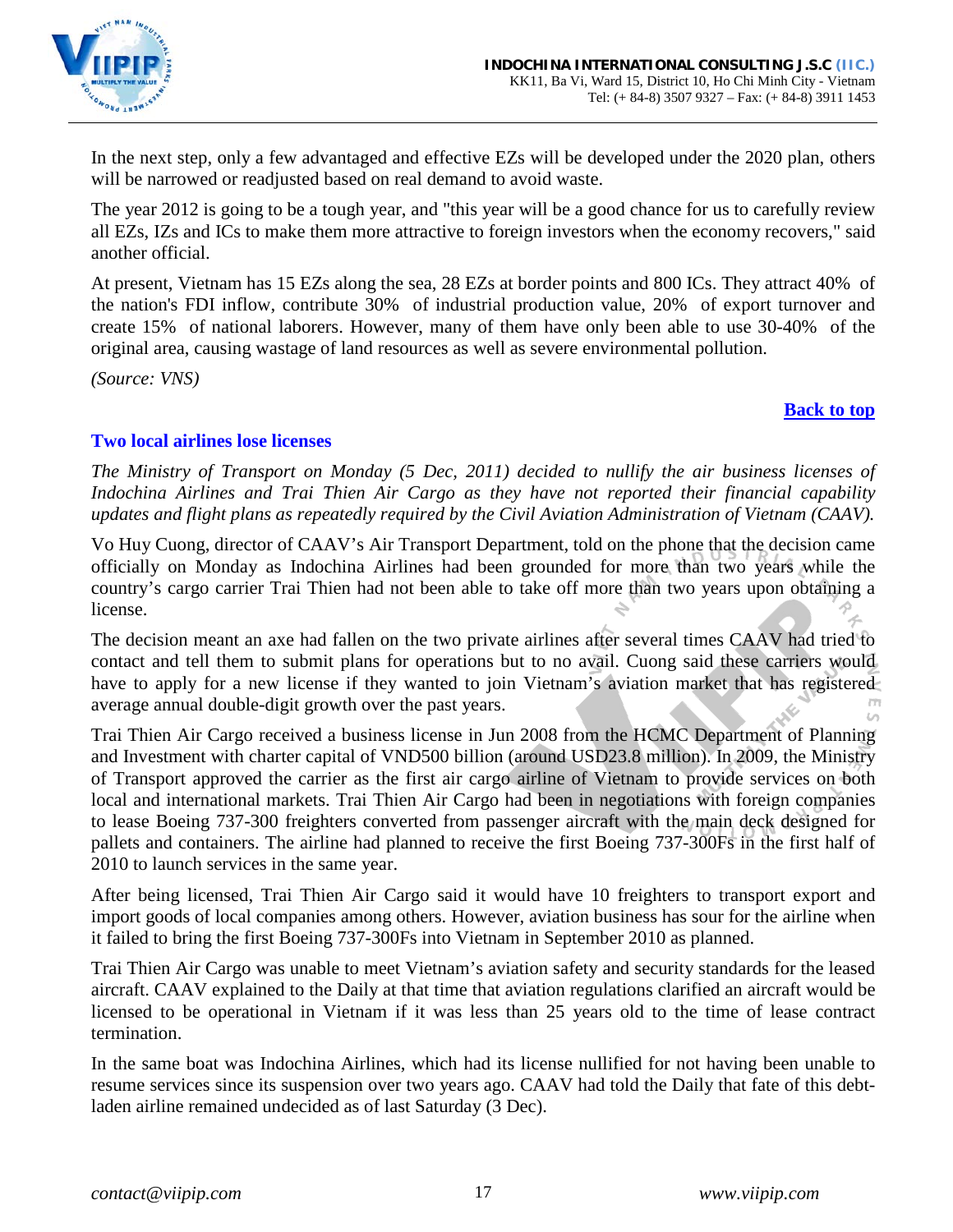

Earlier this year, Indochina Airlines wrote to the Prime Minister, the transport ministry and CAAV seeking to keep its license throughout 2011 to have time to restructure operations and pay off debts for service providers at airports in Vietnam, including Vietnam Air Petrol Co. (Vinapco).

But, the ministry had decided to revoke the license of Indochina Airlines as it had not showed any sign of resuming services and not responded to CAAV's requirements for meeting conditions for VND200 billion (around USD9.5 million) as chartered capital for an operator of domestic flights, debt payment for partners, and an air operator certificate (AOC).

Licensed in mid-2008, Indochina Airlines launched its commercial flights with two leased Boeing 737- 800 aircraft on November 25, 2008 when global economic turmoil dealt a heavy blow to the world's airlines industry. The carrier has been grounded since November 2009 due to financial constraints.

*(Source: The Saigon Times)*

# **[Back to top](#page-0-0)**

# <span id="page-17-0"></span>**Donors pledge USD 7.38 billion to Vietnam**

*International donors have pledged USD 7.38 billion in official development assistance (ODA) to Vietnam in 2012.*

The commitments were made at the Consultative Group  $(CG)$  Meeting in Hanoi on December  $6<sup>th</sup> 2011$ .

The World Bank (WB), Asian Development Bank (ADB) and Japan are the biggest donors. Accordingly, in the fiscal year 2012, WB will provide Vietnam with \$2 billion, followed by Japan, USD 1.9 billion and ADB, USD 1.4 billion.

At the closing ceremony, Vietnamese Minister of Planning and Investment Bui Quang Vinh said the assistance will help Vietnam accelerate economic restructuring and poverty reduction.

Minister Vinh highly valued the strong support of the international donors, stressing that Vietnam will continue to use the assistance effectively.

World Bank Country Director in Vietnam, Victoria Kwakwa, co-chair of the Consultative Group Meeting of donors, said that 2011 was a difficult year for the Vietnamese economy but it also saw the country's successes in managing the macro-economy and curbing inflation.

Kwakwa affirmed that the WB and other development partners of Vietnam are willing to support the Vietnamese Government in dealing with global economic challenges, helping the country overcome difficulties and challenges as well as attaining socio-economic development objectives.

*(Source: VIR + VNA)*

### **[Back to top](#page-0-0)**

# <span id="page-17-1"></span>**Market rallies on surging demand**

*The local market staged a strong rally in the first session of the week on Monday (5 Dec 2011) as a large number of stocks hit their ceiling prices given strong demand, pushing the VN-Index up by 7.31 points, or 1.9%, against on 2nd Dec 2011 to close at 391.19.*

The market opened up and subsequently moved even higher in several stages before hitting a daily high of 391.71 points at the end of the second phase. It then fluctuated in a narrow range around that level for the rest of the day before finally closing just below the highs.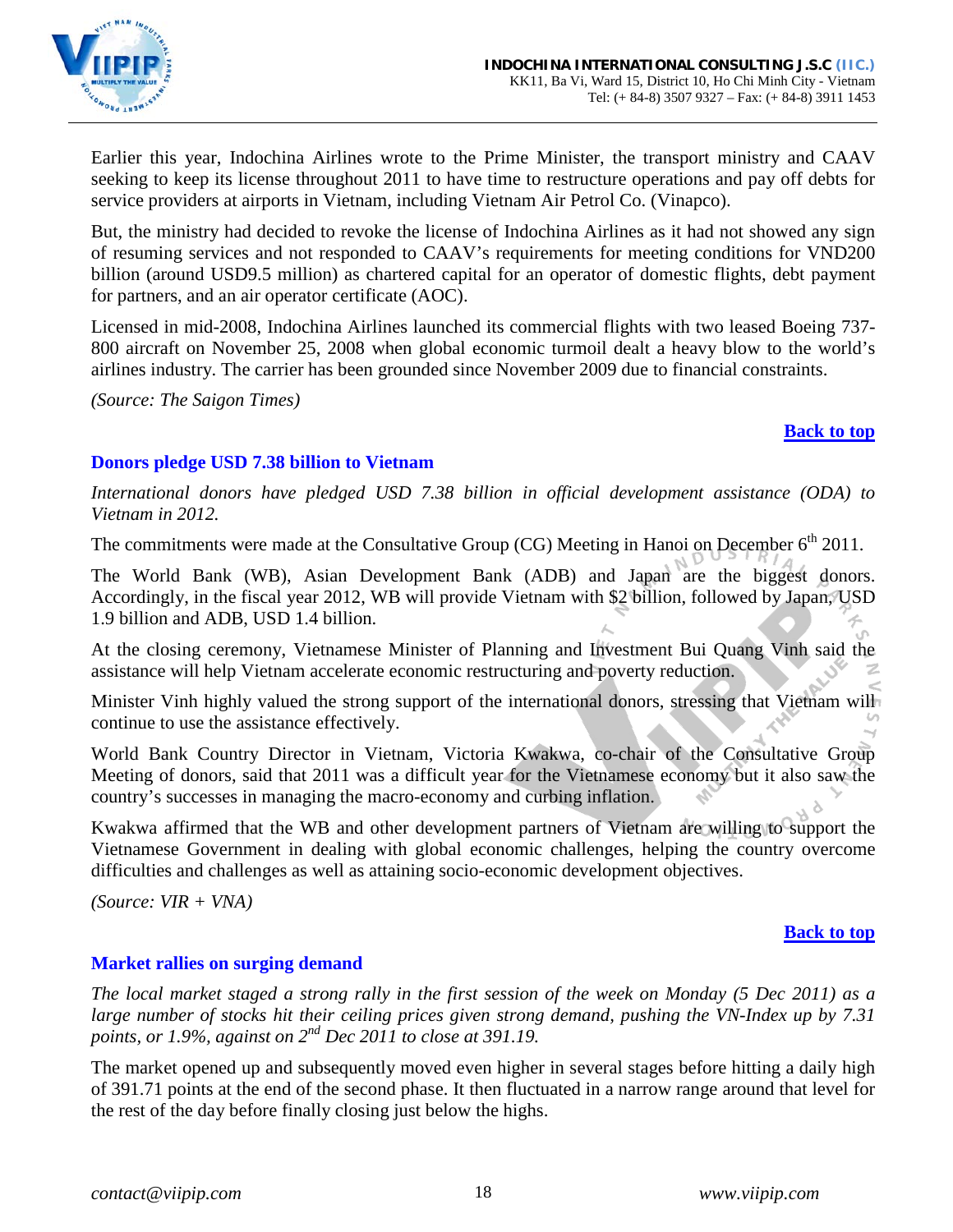

On the southern exchange, value increased by 18% from the day earlier to VND 494.4 billion on a volume of nearly 35 million shares. Bids soared a hefty 58.7% to 71.9 million shares while offers rose 7.9% from the session earlier to 44.4 million shares. There were 220 stocks advancing while 58 stocks posted losses, of which 131 stocks shot up to the ceiling prices and 19 stocks plunged to the floor prices. Blue- chips were higher with high beta and speculative stocks all running very strongly.

Foreigners were net sellers and their participation faltered compared to *in 2 Dec*. They acquired 1.8 million shares worth VND 61.6 billion and offloaded 4.3 million shares worth VND101 billion, making up 12.7% and 20.8% of the market's buying and selling value respectively.

The Hanoi market also made good gains on Monday (5 Dec) with turnover jumping to VND391 billion. The HNX-Index gained 1.79 points, or 2.9%, against the previous session and ended the day at 63.47. Gainers far outnumbered losers by 242 to 49, including 110 stocks going up to the ceiling prices and 20 stocks dropping to the floor prices. Foreigners were net sellers again, accounting for 0.8% of the buying value and 2.9% of the selling value.

HCMC Securities Corp. (HSC) said the market's move on Monday was partially related to ongoing speculation about the shape and size of the stimulus package the Prime Minister alluded to in his recent National Assembly Q&A session. This package, which is due sometime in mid-December, will apparently focus on measures to help the overall macro economy and perhaps contain some concessions to help the still ailing stock market. NDUSTRIA

"This will trump any package in our opinion and is why we have turned bullish again on stocks since in the beginning of December. Meanwhile speculation is likely to continue for some time and no doubt push stock prices higher for the time being. We would remind you that a year-end rally is almost traditional and it looks like we won't miss out this year either," it said.

*(Source: SGT)*

#### <span id="page-18-0"></span>**FINANCE – BANKING**

#### <span id="page-18-1"></span>**Shinhan Vietnam largest foreign bank after merger**

*Shinhan Vietnam Bank has become the largest foreign bank in Vietnam after formally taking over Shinhan Vina Joint-Venture bank on Monday (28 Nov).* 

According to Vietcombank Securities Co. Ltd., the consultant for this merger, Shinhan Vietnam has new chartered capital of VND4.575 trillion and total assets of VND18 trillion, and nine branches in Vietnam.

This is the first merger of two banks in Vietnam in line with Circular 04 issued by the State Bank of Vietnam in February last year on the M&A framework in the banking sector. Any merger under the new regulation must go through a two-stage approval process - agreement in principle and final endorsement by the central bank.

The deal relating to Shinhan Bank, which was initiated in March, obtained the central bank's preliminary blessing on September 8 and the final approval on November 11, said Vietcombank Securities. Previously, the central bank had allowed Bank for Foreign Trade of Vietnam (Vietcombank) to transfer its entire stake in Shinhan Vina Bank to South Korea's Shinhan Financial Group and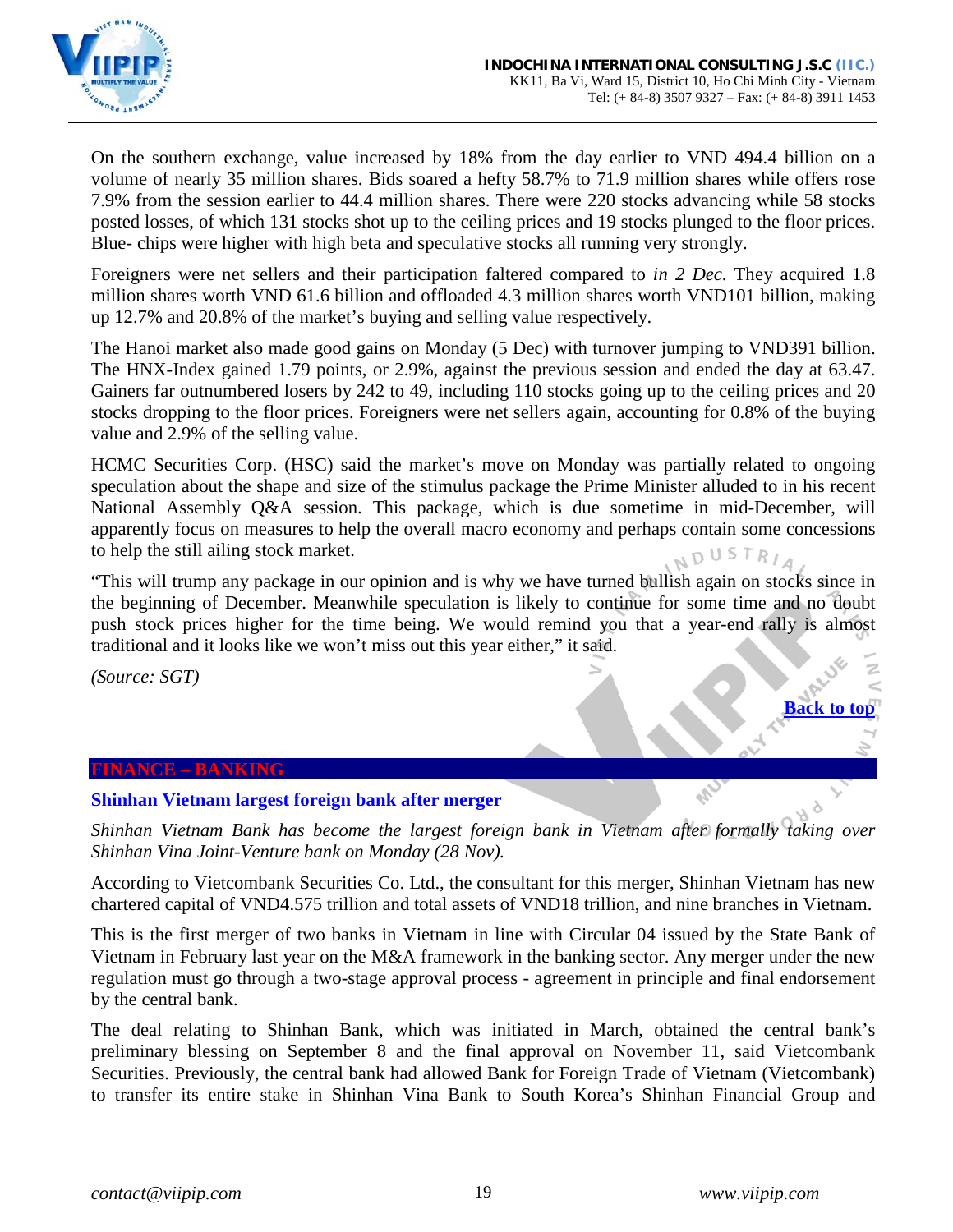

approved the merger of Shinhan Vietnam and Shinhan Vina. Shinhan Vietnam took over all network, human resources, assets, obligations and rights of Shinhan Vina.

The joint-venture bank before being merged into Shinhan Vietnam was established in 1993 under the name of First Vina Bank with chartered capital of USD75 million, with Vietcombank holding a 50% stake and two South Korean partners Korea First Bank and Daewoo Securities with 40% and 10% respectively.

Shinhan Financial Group acquired all stakes of South Korean partners in 2001 and renamed the bank as Shinhan Vina. Shinhan Vietnam Bank, set up in 2008 with charted capital of VND3 trillion, is one of the first five 100% foreign-invested banks licensed in Vietnam.

*(Source: The Saigon Times)*

#### **[Back to top](#page-0-0)**

# <span id="page-19-0"></span>**Vietnam, Russian sign joint auditing report**

*The State Audit of Vietnam (SAV) and the State Audit of Russia signed a joint auditing report on Dec. 5 in Hanoi.*

From July, 2010 to September, 2011, the two agencies conducted parallel auditing on the use of state capital in controlling quality and safety of fish, seafood and related products, which were exported from Vietnam . This year, they fulfilled a joint auditing at the Vietsovpetro Joint venture and the Rusvietpetro joint venture Ltd.

At the signing ceremony, the two agencies' leaders affirmed that the two sides will further strengthen joint activities such as parallel auditing and joint research.

The agencies will cooperate with and supporting each other at international events in the framework of the International Organization of Supreme Audit Institutions (INTOSAI) and the Asian Organization of Supreme Audit Institutions (ASOSAI).

The two sides will also continue to exchange working delegations at all levels in the time to come, including sending auditors of SAV to study in Russia and assigning Russian experts to Vietnam to organize workshops and training courses in the fields of operational auditing, IT auditing, international auditing standards and occupational standards. NOITOMON<sub>0</sub>

*(Source: Vietnambusiness)*

### **[Back to top](#page-0-0)**

# <span id="page-19-1"></span>**First banks merged in central bank's restructuring**

*Ficombank, TinNghiaBank and Saigon Commercial Bank (SCB) have become the first three banks to be merged, as the State Bank of Vietnam begins to implement its plan on restructuring the banking system.*

"The central bank has passed the policy on merging the three banks, and assigned the Bank for Investment and Development of Vietnam, or BIDV, to take a comprehensive role in the merged bank," central bank Governor Nguyen Van Binh announced at a press briefing on Tuesday (December 6).

Accordingly, all of the major management posts of the new bank, including the board of directors and other important departments, will be filled by BIDV staff members. "BIDV will have to ensure that the merged bank will not go bankrupt, securing the rights for depositors of the three banks," Binh stated.

Important documents to legalize the merger are expected to be inked today, he added.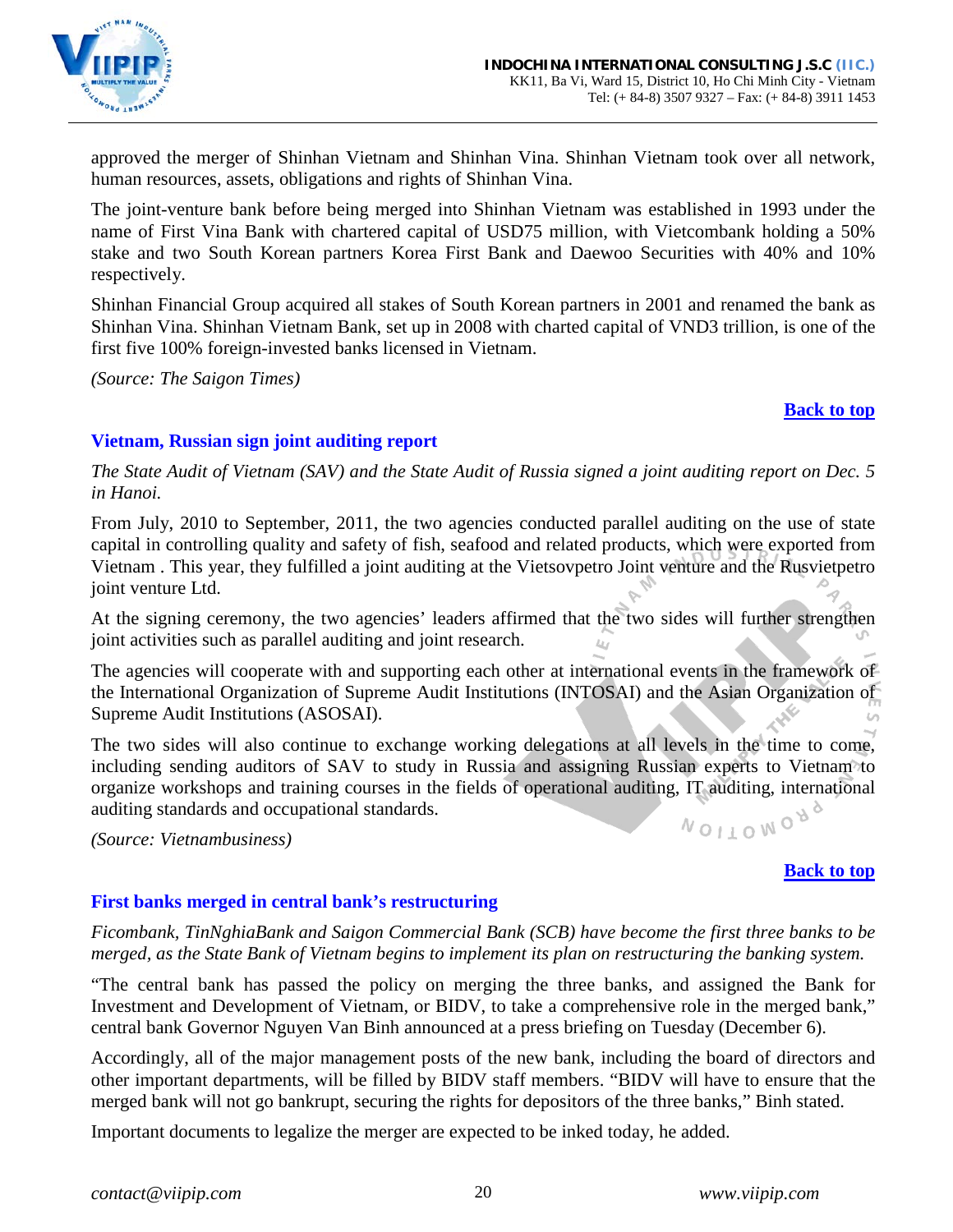

The governor said Ficombank, TinNghiaBank and SCB had been in tough spots recently with liquidity problems, since they had used capital borrowed from short-term deposits to offer medium and long-term loans.

When the capital from depositors' savings froze, the three banks were temporarily unable to pay customers, he said.

"The central bank has provided liquidity aid to the three banks, partially stabilizing the situation," he said. "The three banks have voluntarily proposed to be merged to build a stronger bank with higher ability to access the market and establish a broader system." Binh added that the relevant parties will reevaluate the operation of the three banks, as well as their debts, capitals and assets.

The central bank will use this evaluation to determine the ratio of capital the government will put in the newly-merged bank. "The cost for merging the banks has yet to be calculated, since we are still waiting for their operation evaluation," Binh told reporters.

In fact, it has been rumored for the last two weeks that the three banks will be merged, sending a large number of depositors scrambling to withdraw their savings from the banks.

This is the first merger to be made after the central bank's announcement on a restructuring of the banking system in October. "The central bank will finish reevaluating and reordering the banks, based on their state of healthy operation, to have a suitable adjustment in place by the first quarter of next year," Binh said.

*(Source: VietnamBusiness)*

### <span id="page-20-0"></span>**Deposit rate to fall next year: expert**

*The deposit interest rate will most likely fall early next year to 12% or so as the inflation has braced for the downtrend lately, said Le Xuan Nghia, vice chairman of the National Financial Supervisory Committee.*

Nghia, who is a well-known expert on financial and banking issues, ruled out the possibility of the annual deposit rate to plunge to 12% this month as rumored from the current cap of 14% as the central bank had to weigh different outstanding factors.

Many observers reckoned that the inflation rate has ebbed to below 1% a month over the past few months, and that would lead the central bank and the Government to consider slashing mobilization rates to 12% within this month. However, Nghia said "it is impossible to revise down deposit rates in such a hasty way." He told that the upsurge in loans in foreign currencies has put high pressure on the foreign exchange rate, especially when borrowers rush to buy the U.S. dollar to repay debts that are due. Hence, a yearly deposit rate of 12% is merely an orientation for next year's local monetary policy, not something that must be done now, Nghia added.

A lower interest rate ceiling will also put certain banks with liquidity problems in new difficulties to attract funds. In fact, the central bank has applied numerous measures to support liquidity for small banks as well as cash-strapped commercial lenders.

Nghia believed that what the central bank should do now is to remove the deposit rate cap rather than merely to lower the rate. According to Nghia, the removal will allow small credit institutions to raise deposit rates to entice depositors but this will be adjusted by the market in the long term. Meanwhile,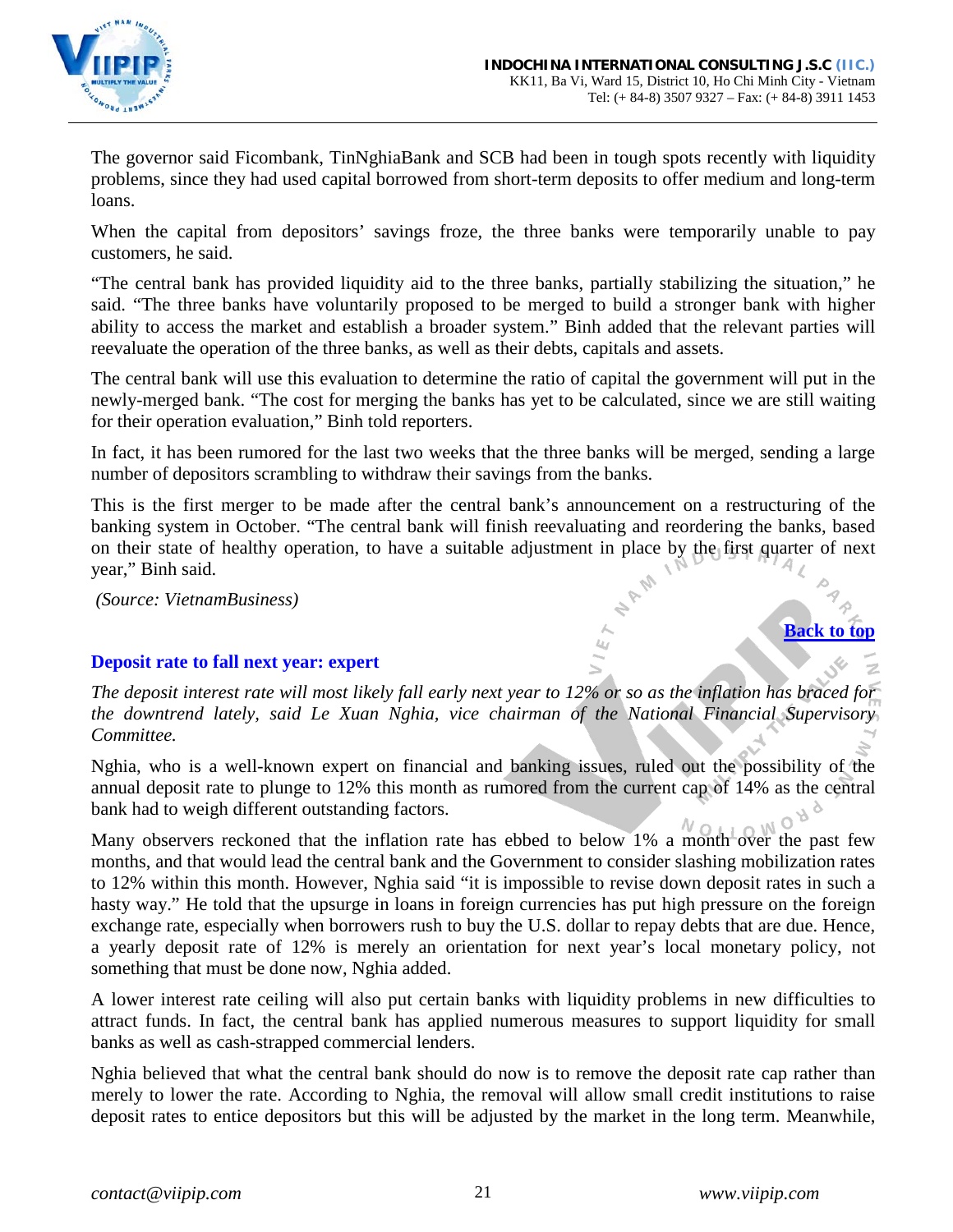

Nghia preferred the lending rate ceiling since it creates more benefits for corporate borrowers and the whole economy.

Besides, he proposed setting up different credit growth rates suitable for local banks with different scales, adding that it is better to replace these restrictions with Capital Adequacy Ratio (CAR) requirements.

*(Source: The Saigon Times)*

### **[Back to top](#page-0-0)**

#### <span id="page-21-0"></span>**ANALYSIS – OPINION**

#### <span id="page-21-1"></span>**Real estate seeks foreign investors**

*With the nation's real estate market still largely frozen, property services firm Savills Vietnam held a seminar in Tokyo in 25 Nov to promote the market with Japanese investors. One of the leaders of the seminar, Savills Vietnam deputy managing director Neil MacGregor had a talk on Vietnam's real estate market.*

#### *Why would Japanese investors be attracted to Vietnam's real estate market, since it has some of the highest property prices in the world?*  $N^{D^{\text{USTR}}/4}$

There are a number of reasons why Vietnam in general and the country's real estate market would be attractive to Japanese investors. First, the average annual GDP growth rate at around 7% is impressive and the continued growth potential means Vietnam remains a focus for Japanese investors. Secondly, being an emerging market with favorable demographics, low labor costs and a strategic location in the region, Vietnam is ranked as one of the top investment destinations in Asia for its competitiveness. This is more so for Japanese investors following a "China + 1" policy.

Japanese investors have been focusing on the Vietnam real estate market for a while, but have been waiting for property prices to fall to more reasonable levels. Now that property prices in Vietnam are indeed falling they see it as an opportune time to invest. In addition, they are generally long-term investors and are seeking steady returns over many years, rather than speculative capital gains.

# *Do you think the real estate market will begin to recover this year? What is causing the prolonged downturn? What needs to be done to spur a recovery?*

The real estate market depends a lot on the economic environment, which is in turn dependent on Government policy. The current economy is dominated by high inflation, a lack of liquidity due to restrictions on credit, and continued pressure on the currency. This unstable environment hinders both supply and demand, causing a prolonged downturn.

Deposit interest rates have been capped at 14% per year in an attempt to hold lending rates at a lower level. However, for the real estate market to see any significant signs of recovery, and for owneroccupiers to be able to access affordable mortgage financing, interest rates will need to fall significantly. There are few signs of interest rates reaching such a level in the foresee-able future, while inflation remains high.

The other significant consideration is the very high level of gold savings in this country. Gold prices are currently very high, but should gold fall on the international market, then we may see a shift from saving in gold to investments in real estate.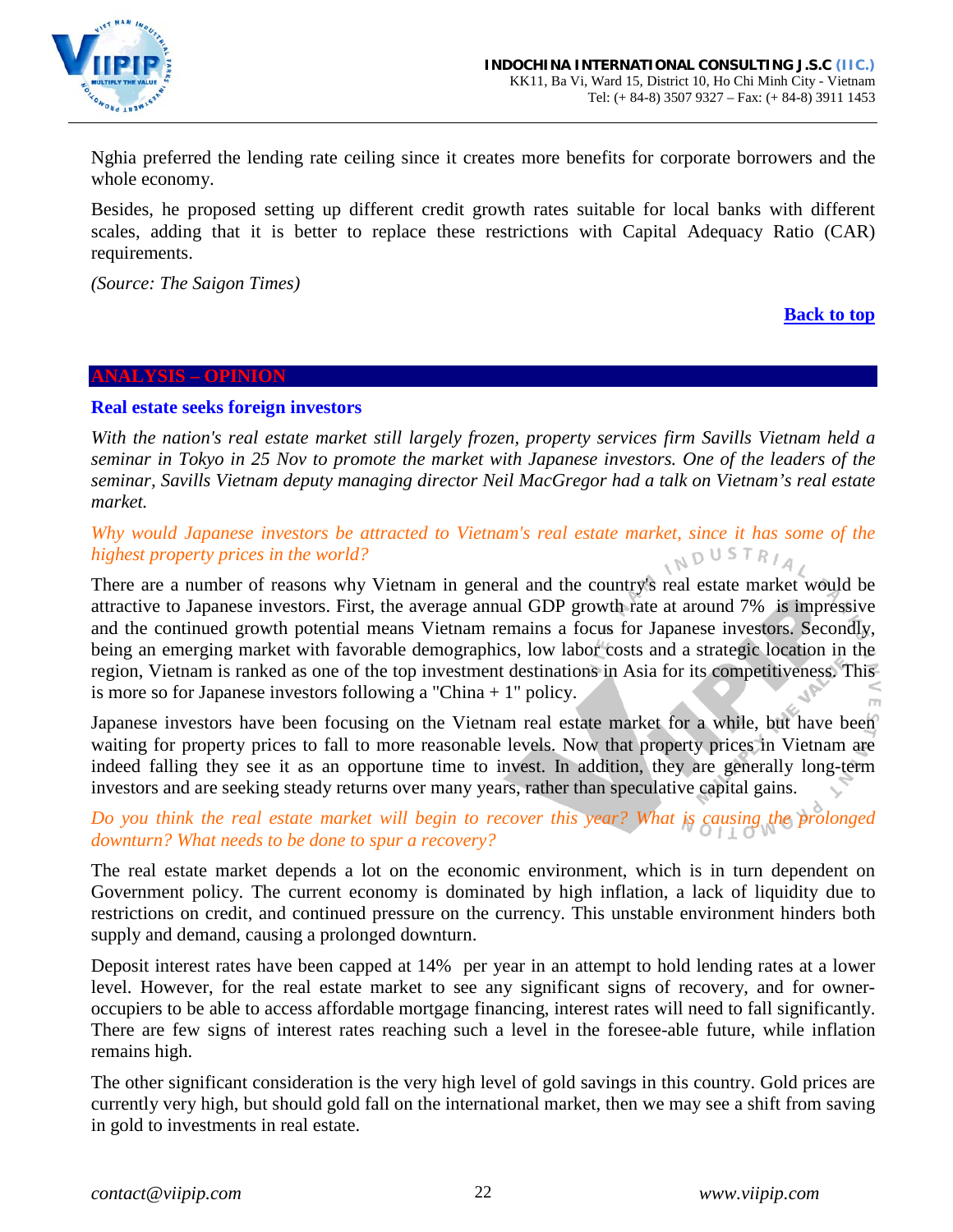

Finally, buyers need to have confidence that real estate developers will complete projects on time and to the quality expected. With the current uncertainty as to whether developers are able to meet their debt obligations, and with projects being completed to poor standards in some cases, this impacts upon confidence in the sector as a sound investment.

*A number of domestic real estate developers are expected to merge due to a lack of capital. Can you comment on this trend?*

Real estate developers are currently unable to access financing at affordable levels and are therefore seeking to raise capital from other sources. Mergers among local developers can only assist if one party is able to provide capital that the other is unable to access.

That is why Savills held this seminar in Tokyo to call for investment from foreign developers. The event was a significant success and we hope to help improve the liquidity of the market.

The Vietnamese real estate market is critically short of capital and developers are therefore seeking new sources of financing. These include an outright sale of a project to a third party, seeking a joint venture partner, en bloc sales of residential units, or strata sales of retail and office space. Many Vietnamese developers holding large land banks are now willing to sell land to third parties in order to raise capital to finance the construction of other projects.

The financial pressure on local developers has resulted in many distressed assets in Vietnam – which also creates an unprecedented period of opportunity for foreign investors. Although facing a number of challenges, including an immature legal framework, low market transparency, complex licensing procedures, and differences in price expectations, the market within the next few years will likely see a rising number of deals taking place.

*(Source: VNS)*

# <span id="page-22-0"></span>**South Korea hopes for prompt signing of FTA with Vietnam**

*Kim Deok Ku, deputy director of the Free Trade Agreement (FTA) Division of the South Korean Ministry of the Knowledge Economy, joined a seminar on the ASEAN/South Korean FTA in HCMC in the end of November. He said the feasibility study for an FTA between South Korea and Vietnam has been completed and that official talks will begin at the beginning of next year.*  $N \circ \perp \circ N$ 

### *The FTA between South Korea and ASEAN has already been concluded. So why does South Korea want an FTA with Vietnam?*

The FTA between ASEAN and South Korea is already in effect, but as I explained in the seminar, the level of commerce between South Korea and ASEAN countries is still rather meager. As such, we want to establish bilateral FTAs that will promote increased trade between South Korea and ASEAN countries including Vietnam. The South Korean government wants to see more special privileges afforded to Vietnam. For this reason, we have been and are promoting the completion of a bilateral FTA between South Korea and Vietnam.

### *Can you give any insight into any differences between the South Korea/ASEAN and South Korea /Vietnam FTAs?*

- In the process of signing an FTA between South Korea and Vietnam, the stage of feasibility study research has just ended. Therefore, I cannot put forward any comparison between the two FTAs. The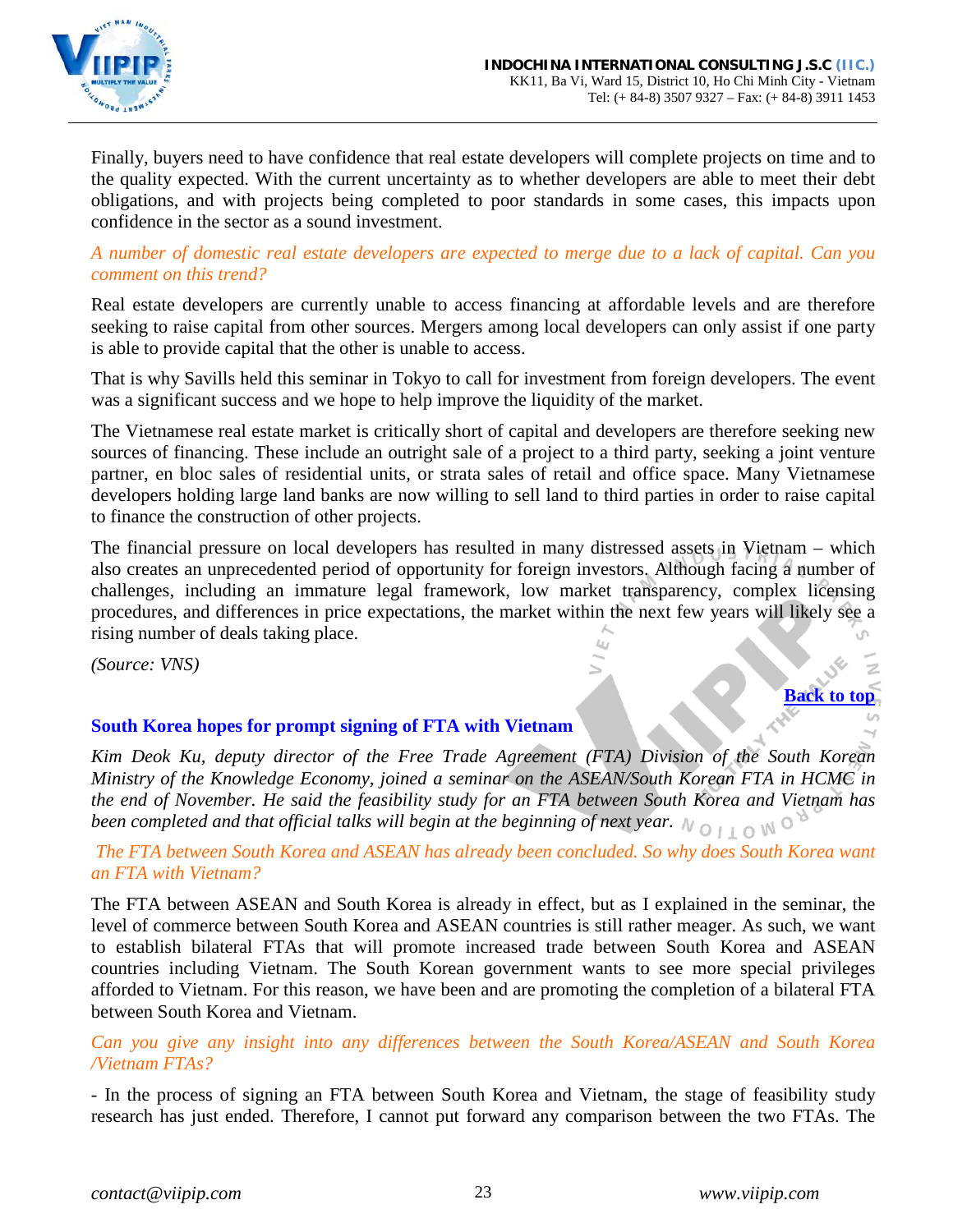

South Korean government and I myself hope that a South Korea/Vietnam FTA will create more favorable conditions for commerce and trade between the two countries.

### *In your opinion, when will talks on the South Korea/Vietnam FTA be concluded?*

- That is really a tough question. The phase of feasibility study research just concluded at the end of October 2011. In any such talks, the parties must take time to understand each other clearly, and each side must make requests that their partners on the other side can accept. Although it's still impossible to say when a South Korea/Vietnam FTA may be signed, we are hopeful the agreement will be completed soon.

### *What follows the stage of feasibility study research? What can you say about what will go on in the next stage?*

- We still have yet to define the exact time for talks to occur, but the forecast is that they will happen at the beginning of 2012. The content of the talks is also yet to be determined.

### *What is your assessment of the South Korea/ASEAN FTA to date?*

- Commercial exchange between ASEAN and South Korea remains at a low level because South Korean companies have not yet made efforts to learn about the FTA. According to South Korean Customs data for 2010, the rate of utilization of the ASEAN/South Korea FTA by ASEAN enterprises is 68.1% but only 29% by South Korean businesses. ASEAN countries have become, nowadays, the second largest commercial partners of South Korea only behind China thanks to the FTA.

*At what level are Vietnamese enterprises utilizing the FTA?*

- I know that the level of utilization of the FTA by Vietnam businesses is higher than that of South Korean businesses. But I don't have exact numbers regarding this question.

### *What is South Korea's policy with respect to the FTA?*

- South Korea places great importance on trade exchange with other countries. We really want to establish FTAs to increase the level of imports and exports as well as relationships related not only to commodities, investment and services but to travel and culture as well.

*Why are FTAs necessary? Who enjoys the benefits and whose interests are harmed?*

- Vietnam, like South Korea and any other country, considers trade relationships with other countries very important. Reducing or eliminating trade barriers such as taxes and tariffs will bring many important benefits to businesses. Of course, when taxes and tariffs have been reduced or eliminated, then there will be winners and losers. Normally the interests of agricultural product manufacturers are harmed to some degree because the FTA leads to lower prices for ASEAN agricultural products, which then flood the South Korean market. However, in South Korea there are provisions in place to assist those who experience such losses. ASEAN countries primarily import hi-tech machinery from South Korea, so they are not exposed to similar economic losses.

*What is your estimation of the commercial relationship between South Korea and Vietnam?*

- South Korea is exporting hi-tech products to Vietnam, while Vietnam processes and exports both finished and unfinished goods to South Korea. I hope that in the future this relationship will develop further and that the two sides will grow to become important partners to each other. Vietnam is the fifteenth largest trading partner of South Korea and the fourth largest out of the ASEAN region. Vietnam is a populous nation with young people making up 60% of its population. Thanks to its

 $\,<$ m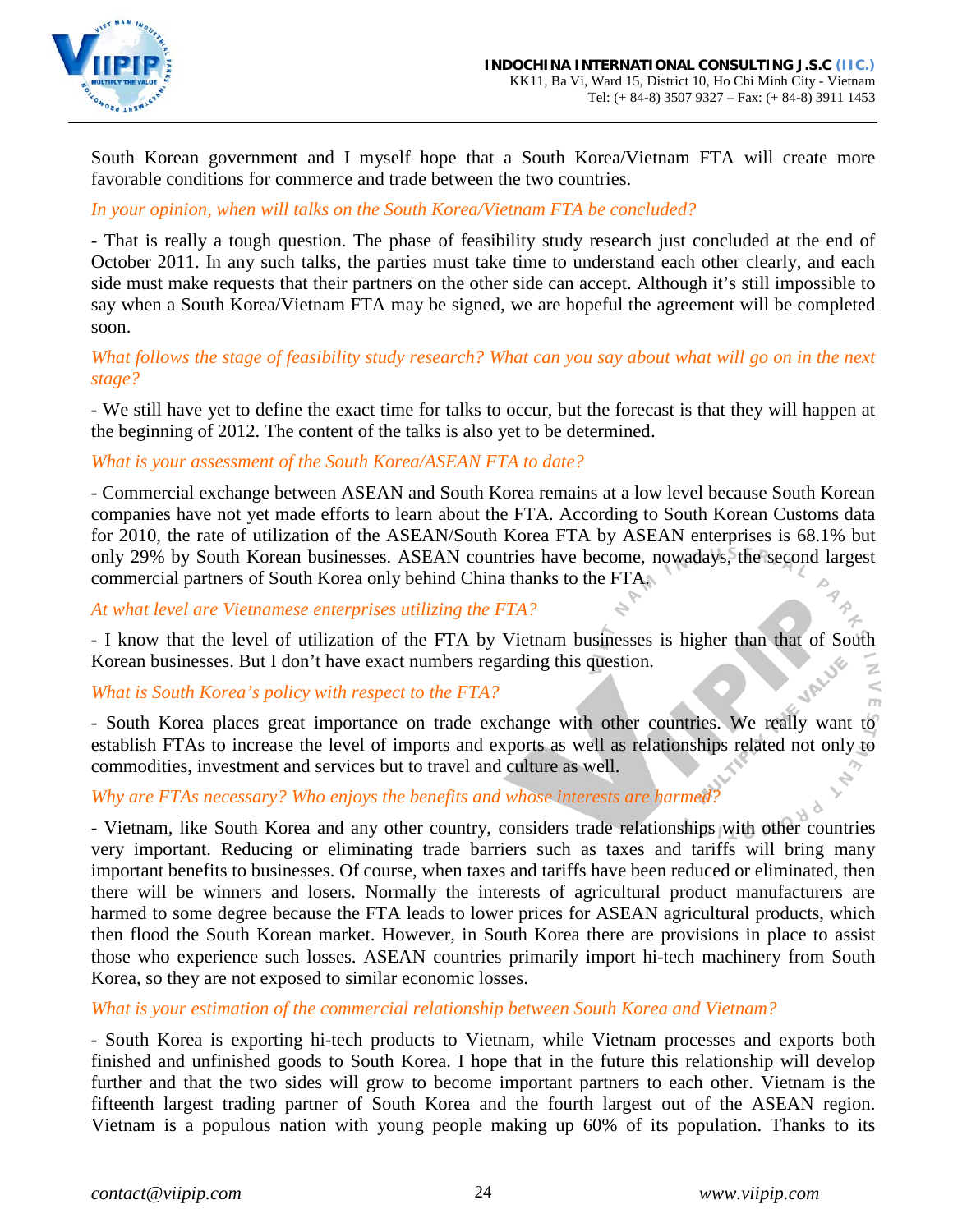

plentiful human resources, Vietnam has great potential for development with respect to South Korean business in the area of investment in factory construction as well as other kinds of entrepreneurial relationships.

*(Source: The Saigon Times)*

### **[Back to top](#page-0-0)**

U

### <span id="page-24-0"></span>**Engineering will become the backbone**

*Nayan Patel, executive director of Packam Controls, a firm specializing in motion controls, recently led an Indian Merchants' Chamber delegation to Vietnam. He had a talk about potential cooperation between Indian and Vietnamese businesses.* 

### *What is the purpose of the delegation's visit?*

The Indian Merchants' Chamber is one of the premiere chambers of commerce in India. It is 104 years old, with more than 3,000 members and 250, 000 affiliated members. For the last 8 years, India has liberalized. We've taken businesspeople out to new countries, and this time to Vietnam. Our goal is to understand Vietnam's business culture and increase bilateral trade.

If I come alone to Vietnam, I may not be able to understand the business culture. However, as a delegation, interacting with the government officials, interacting with the Chamber of Commerce, interacting with businesspeople on business-to-business, we at least understand. At first, how businesses are transacted in this country, and slowly and gradually see how we can find out joint-venture partners or investment opportunities in Vietnam.

# *Could you tell a few things about the members of this delegation?*

- They are from the manufacturing branch and from financial institutions. Some of the members are lawyers, while others are chemical and sugar plant manufacturers, or real-estate businesspeople. We also have with the delegation people that are specialized in construction and infrastructure such as railroads and roads.

# *Did members of the delegation find any potential business partners in Hanoi, for example?*

- From our internal discussion, it was very clear that many members of our delegation want to come back. Companies like KPMG and Ernst &Young are helping us find out how we can choose good business partners in Vietnam. But, in general, during the first visit to a country, we try to understand how business is transacted there.

### *So far, what have you understood? And how about the delegation?*

- Vietnam is a fast growing economy, but you need to liberalize more. You have a very young population, like India, who want to see better life. You will have to attract more foreign investment. We feel that the Vietnamese system of sanctioning projects is too long and not very transparent. Although there are government regulations and rules, one does not know whether there is a centralized body for this. For every project, there is a different body and different ministry, different people handling it. If you do with one, the other might not like it. That's the impression we get. And therefore it has to be structured. Although there are laws, we still do not know where it will ultimately end.

Like a foreign investor coming here, we do not say that we must own the land, but there must be security of the property, and that we should be able to take the money out if we don't succeed. This process is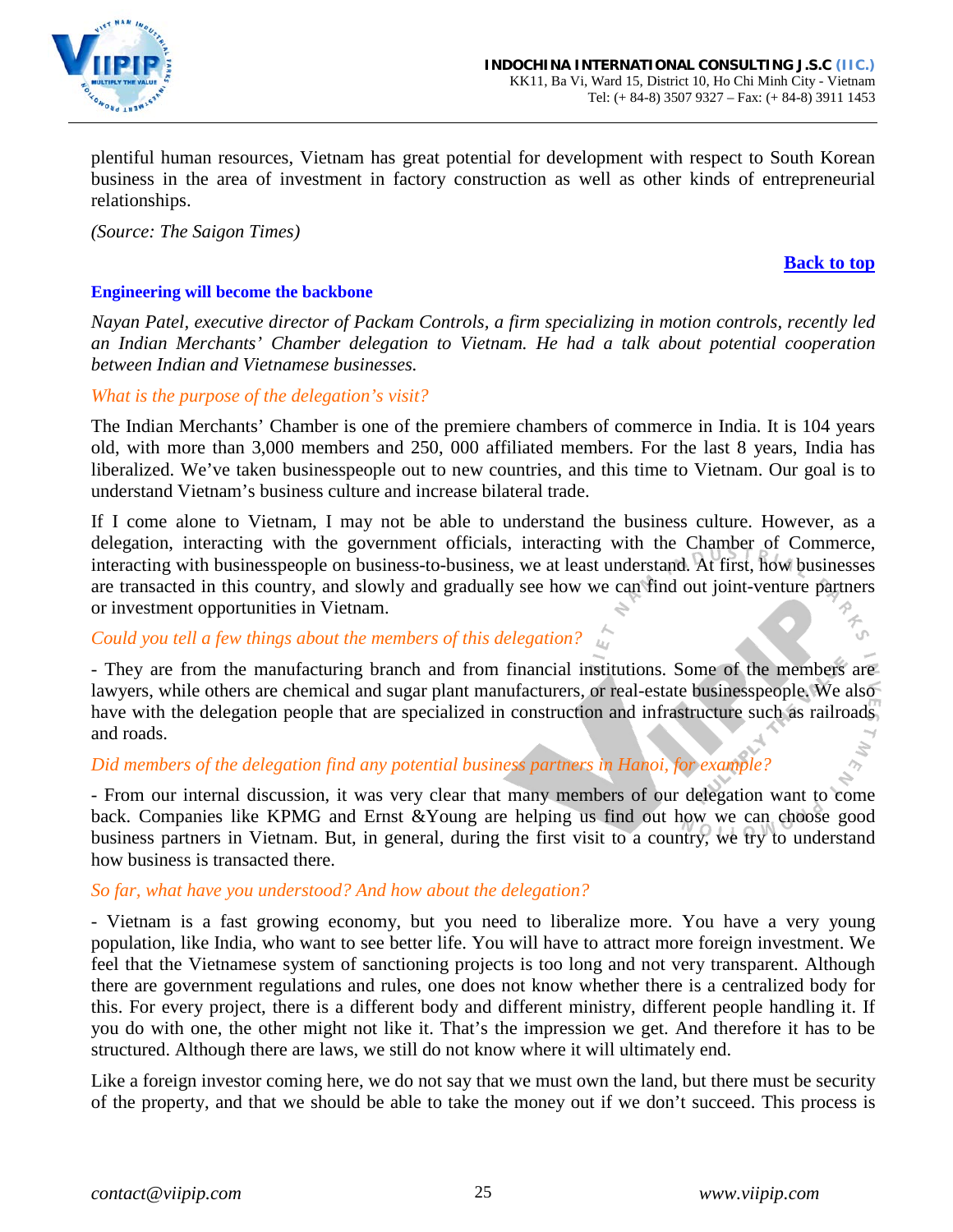too long. But I know the Vietnamese government is thinking about this, and in two or three years, the situation will change.

And, in my opinion, the sector of education in Vietnam has to improve. Any foreign company setting up a factory in Vietnam will require a trained work force. Only having a cheap work force is not enough. A solution for the foreign companies would be to set up small training centers in Vietnam. Your country needs training institutes, vocational training and engineering colleges. Management, commerce and accounting can be taught in any college in every country.

*Which kind of specific training center will you want to see here?*

- First of all, there should be more English language training in the country. That becomes the base. Then come information-technology (IT) and engineering. We need to have more youngsters exposed to IT and engineering. That will ensure them employability. They could also seek better employment, not only the lower employment. Vietnam can learn from India's experience. The Indian system of learning IT started with a lower level. We teach computer skills in primary school. The Indian government gives all schools free computers. India has developed a computer for schools, which costs only USD35. Children must start thinking IT and learn the applications of computers, how to structure computers, how to develop software. Once you learn, you get the feel and you can develop. After primary school, you go to secondary school, to college and then you can even get a doctorate in IT. Today in Vietnam, everybody uses mobile phones. However, you must expand that more to computers.  $S T R / A$ 

*Do you have any delegation member who is interested in this kind of business, setting up training centers here?*

- The principal of Ramnarian Ruia College in Mumbai, Dr Shuhas Pednekar, is interested in talking to people here for potential partnership in this filed.

*I'd like to come back to your suggestion on education. Besides English, young Vietnamese should also learn IT. And what else?*

- Vietnam also needs more vocational training centers for the youth. Vocational training could mean anything, whether it is in hospitality, in construction, or in engineering. I personally feel engineering will become the backbone of a small economy like Vietnam. Vocational training is well structured in India. We have more than 30, 000 vocational training institutes for engineering in India.<br>So engineering is also the backbone of the economy of India?

# *So engineering is also the backbone of the economy of India?*

- Engineering is right now with small and medium size enterprises. It accounts for 19% of our GDP. And IT is supporting that. From India we also export USD70 billion of IT worldwide. Today our country is a manufacturing hub for all industries. We have the largest automobile industry today. We supply components to Germany, Japan, and other countries. They make the cars, but we supply the components.

*Did you find any opportunities for doing business here, yourself?*

- I know for sure that I will find business opportunities here. I'm leading the delegation this time, because our president could not come, so I'm not concentrating on my business. But there are many pharmaceutical companies, packaging companies and food processing companies that could be my clients in Vietnam. So I will definitely come back.

*When?*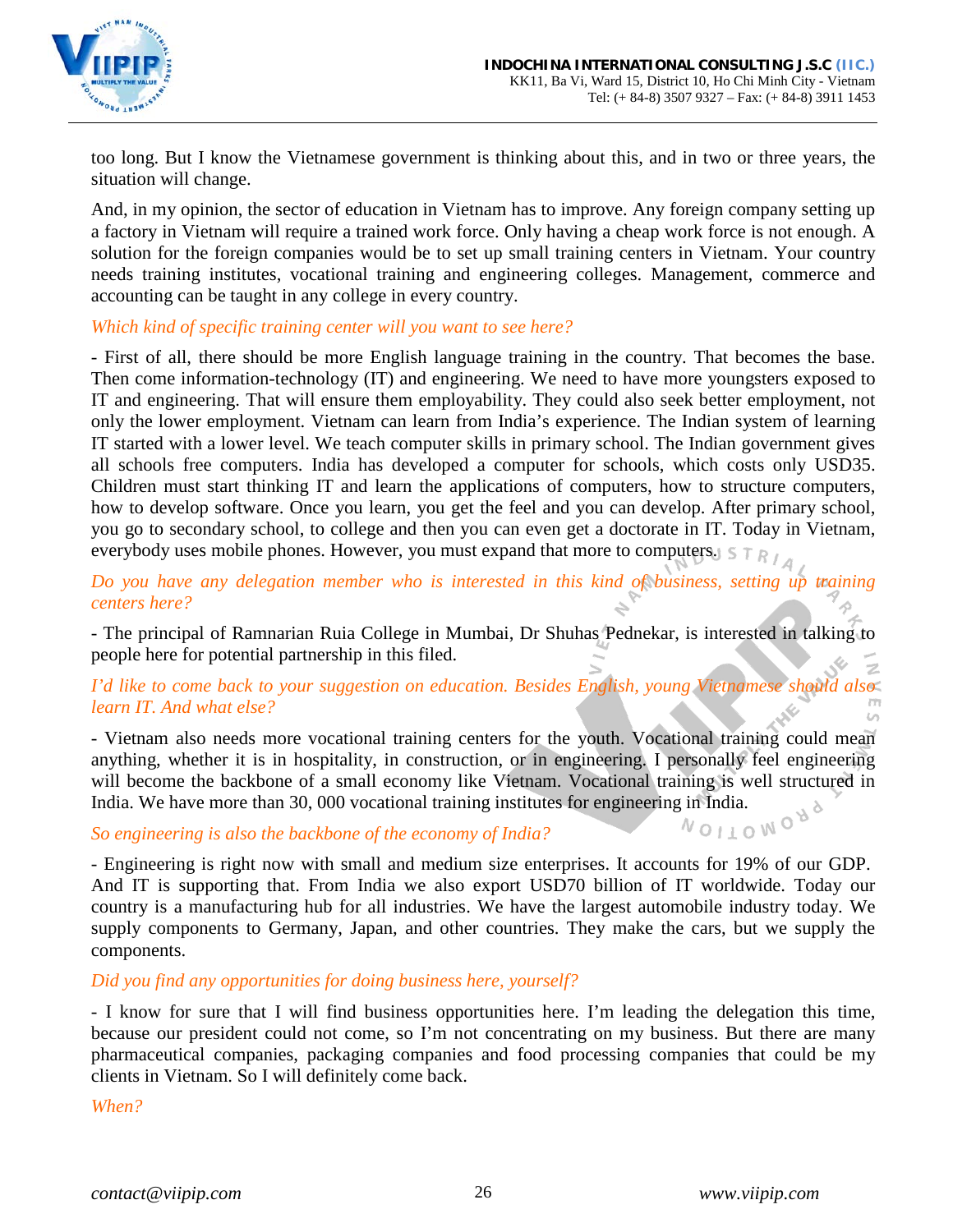

Very soon. In March next year.

*(Source: SGT)*

### **[Back to top](#page-0-0)**

### <span id="page-26-0"></span>**Thu Thiem out of land for residential projects**

*The opening of Thu Thiem Tunnel and the East-West Highway to traffic has helped facilitate development of Thu Thiem new urban area, which covers 657 hectares to accommodate around 110,000 to 120,000 people. Trang Bao Son, deputy head of the Investment and Construction Authority of Thu Thiem New Urban Area, had a talk about investment attraction in the area. Excerpts:*

*Can you tell us about the investment situation at the new urban area?*

The opening of the Thu Thiem Tunnel and the East-West Highway to traffic has a great impact on property projects at Thu Thiem new urban area. Local authorities have appointed contractors for two projects next to the highway, a multifunctional tower and a low-rise residential project in southern An Loi Dong ward, or the residential project no. 2. We are also preparing for international bidding for the neighboring residential project no. 3. There are seven bidding applications for southern residential projects. Besides, we are calling for investors for high-rise office and multifunctional buildings along the highway.

Other areas are under compensation and site clearance, which is expected to finish at the end of this year to carry out key projects at the center of Thu Thiem such as an international convention center, the central square, and the international financial and commercial center.

*Some say that inadequate infrastructures are challenging investors. How is infrastructure development now?*

- First, there are four arterial roads of the urban area, namely the Arc Avenue, the Lakeside Road, the Riverside Road and the Flyover-Delta Valley. The four roads are the backbone of technical infrastructure, creating a connection with other roads. The city government has appointed Vietnam Infrastructure Development and Finance Investment Joint Stock Company as investor of the projects. The company is making designs and expects to start work at the end of the third quarter of 2012. We are working with District 2's government to hand over land for the roads.

*Some people say the government has to develop public works to help speed up others. What do you think about that comment?*

- Everybody understands that conditions are needed to make a bustling urban area, including technical and social infrastructure. Investors also understand that such urban areas need a lot of preparation. Sometimes, it is necessary to build works at the same time, not build projects after the roads. The project upon progress may also destroy finished roads. The building progress must be fast, but if we have suitable adjustments in planning, we can ensure timely progress and concurrence of the works.

The core center is the most important part of the project, especially the international financial center. VietinBank is the investor of the center and it will hire consultants and suggest solutions. If the solutions get approval, the city will let Vietinbank and other banking investors expand important projects. The city will begin investment for other works like the central square, the riverside park and public works when the 1/500 scale plan finishes, probably at the end of next year.

*Investors now can have cleared land immediately to develop projects as 97% of land has been compensated. Why are they still hesitant?*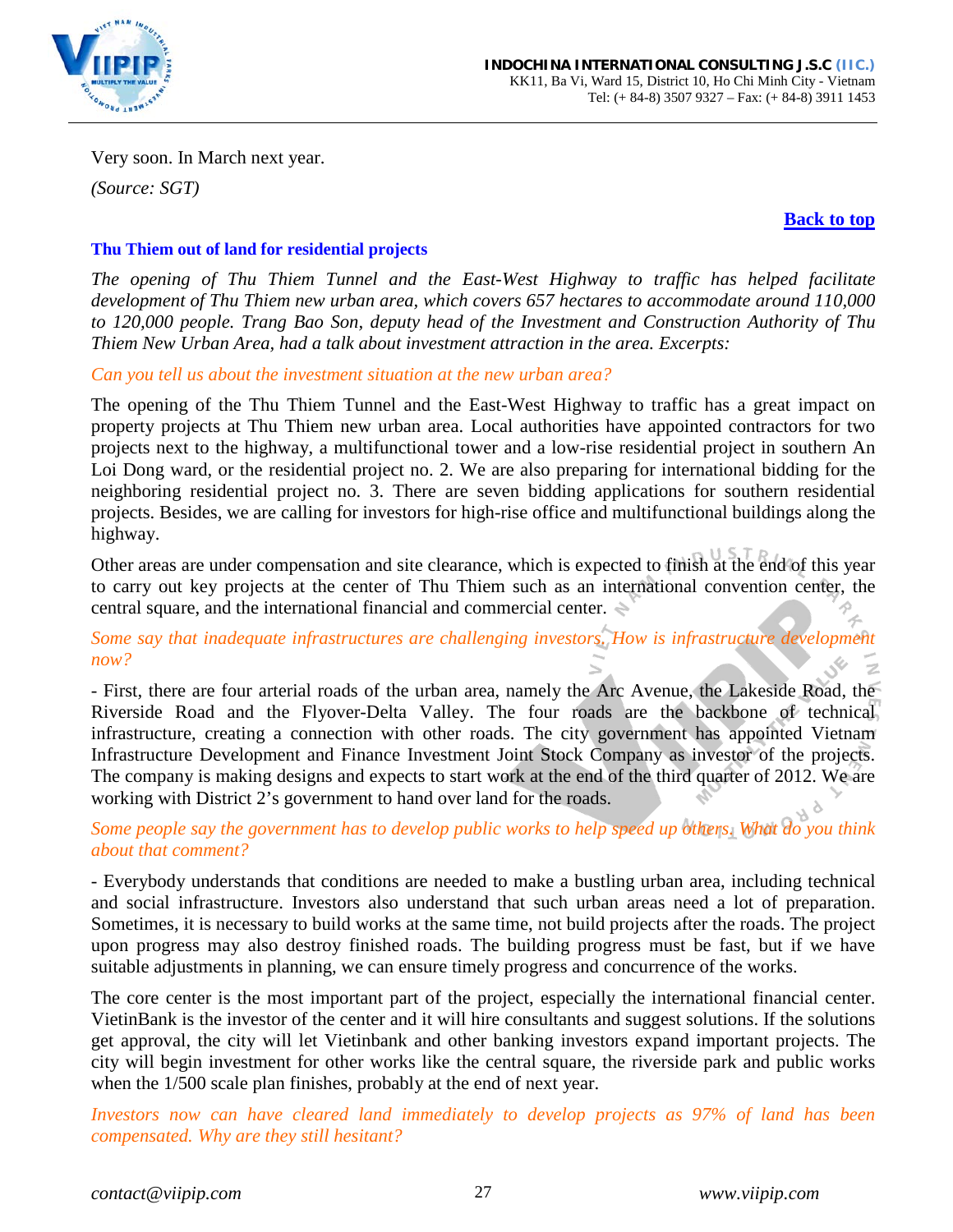

- Investment cost at Thu Thiem remains higher than elsewhere, at over USD3,000 per square meter. The Government has regulated the floor price for bidding to protect the city's investment. This factor hampers investors and they are still confused at their projects.

Although high investment cost is a difficulty, it is a factor for ensuring long-term quality of projects. Thu Thiem is an urban development project, not a property trading project that can be sold off to recover capital. There is no place for speculators here and investors have to follow plans, procedures and investment progress. So, investors have to consider their financial capability.

*When will the new urban area be finished?*

The city has plans to have an urban area in 2015. This is a big challenge for us.

*(Source: The Saigon Times Daily)*

**[Back to top](#page-0-0)**

#### <span id="page-27-0"></span>**NEWS IN BRIEF**

**Around 270 domestic and foreign businesses have joined in the 2011 Vietnam International Fair, which opened in the southern province of Can Tho on December 6.** On display are machines, production lines for processing and preserving agricultural products after harvest, food for animal, fish and shrimp, rice, vegetables and fruit, animals, fertilizers and pesticides. Also showcased at the fair are bio-technology advances in agricultural and aquatic farming and new products from Thailand, Chile, the US, India, Demark, Norway, the Netherlands, Cuba, Indonesia, France, Germany, China, Singapore and Japan.

**So far, Vietnamese enterprises have invested over USD 3 billion in 203 projects in Laos, the highest figure amongst 55 nations and territories attracting Vietnamese firms' investment activities,** according to the Association of Vietnamese Investors in Laos (AVIL). In the first three quarters of this year, the total pledged investment capital of Vietnamese enterprises in Laos has reached USD 469 million, higher than the figure in 2010. Currently, Vietnam has 46 projects totaled at USD 118 million to explore and exploit minerals, averaging at USD2.5 million per project.

**Vietnam's seafood export in November reached USD 650 million, lifting the total figure in the first 11 months of this year to USD5.6 billion,** or 24.9% from the same period last year, according to the Ministry of Agriculture and Rural Development. The ministry said Vietnam's seafood export in Jan-November to almost markets grew significantly in value such as the US (up 23.5% on year), Korea (up 32% ), China (up 49% ) and Italy (up 41% ) from the same period last year. The country's seafood export turnover in 2011 is forecasted to likely reach USD6 billion threshold, surging strongly against USD 4.94 billion in 2010.

**Vietnam's trade deficit is narrowing down and is estimated at USD 10 billion for the whole year,** equivalent to 10.2% of export revenue compared to a proportion of almost 20% allowed by the National Assembly. Import expenditure is projected to reach USD 106 billion while export value will amount to USD 96 billion. A trade imbalance of USD 10 billion in this year indicates a downtrend since the trade gap topped at over USD 12 billion in each of the last two years. Despite good export performance, Vietnamese enterprises are facing numerous problems, including high interest rates, material shortage, soaring input costs and the lack of labor force, asserted the ministry.

**Around 200 local and foreign businesses will display machinery, materials and products used in mining, construction,** energy, electricity, packaging, rubber, plastics, wood processing, paper, petrochemicals, paints, and chemicals at five exhibitions to be held simultaneously at HCM City's Tan Binh Exhibition and Convention Centre from December 7 to 10. The exhibitions would offer both Vietnamese and foreign companies to explore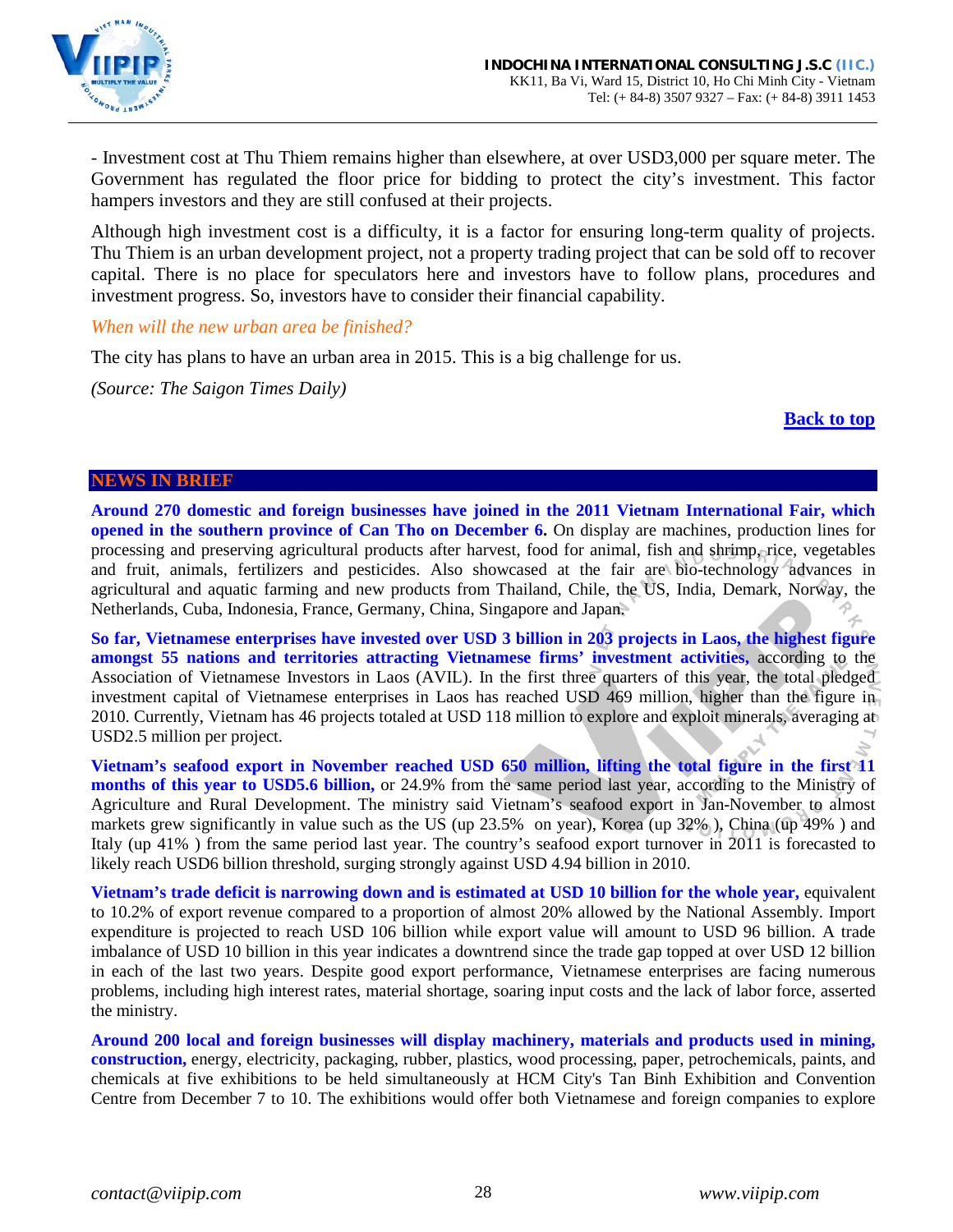

business opportunities, technology exchanges, quality improvement and competitiveness, the Vietnam Advertising and Fair Exhibition JS Company, one of the organizers, said.

**Senator Alberto Anaya Gutierrez, General Secretary of the Mexican Labor Party, suggested Vietnam and Mexico consider negotiating the signing of a FTA** which he believed would help tighten the ties between the two countries. While reviewing achievements of agricultural co-operation projects between the two countries, he also said that some Mexican States, including Sinaloa, Guerrero and Baja California Sur, wished to learn from Vietnam's experiences in seafood farming and breeding. With regard to the East Sea conflict, Gutierrez reaffirmed his support for Vietnam's position on the issue.

**The ASEAN Bankers Forum will discuss the role of technology in developing competitive advantages for banks at a conference to be held in HCM City this month.** To be organized by the State Bank of Vietnam and International Data Group, the summit will see bankers network and discuss a range of topics like strategic options for retail banking; business intelligence, analysis and risk management for greater effectiveness in retail banking; and solutions for effective retail channels. The conference will be held on December 7 and 8.

**Businesses will be exhorted to seek competitive advantages and sustainable solutions for social problems at a seminar to be held in Ha Noi on December 8** by the Vietnam Chamber of Commerce and Industry and Dutch dairy company FrieslandCampina Vietnam. Mark Kramer, a professor at Harvard University in the US, will chair Creating Shared Value which will be attended by 200 officials from the Government, research institutes, and companies.

**Japanese retail giant Ministop will open its first convenience store in HCM City on Thursday (8 Dec).** The company aims to operate 12 new stores throughout the country over the next two months, one 100 within two years and 500 in five.

**VietJet Air, the first Vietnamese private airline announced on Sunday (4 Dec) that its flights between Ha Noi and HCM City will be priced at VND100,000 (USD4.8) until December 11.** The company will additionally promote 10% discounts on each flight. Cheap tickets will only be valid between 25 December 2011 to 30 April 2012.

**The Sao Khue Investment and Trade Promotion Organization late November signed an agreement with the Rice International Conference and Exhibition Dubai to** establish a center to market and distribute Vietnam's products in Dubai. The center will function as a market research and marketing center and a base depot for Vietnamese products. The United Arab Emirates is the gateway to the Middle East and Northern African markets. This is the largest rice re-exporting market in the world with a trading value of more than USD 2 billion per year, accounting for 93% of the total re-export of global rice.

**Vietnam is taking part in the World SMEs Expo that opened in Hong Kong on Thursday (1 Dec) to promote the business and investment environment of Vietnam** and facilitate links between businesses of the two sides. Vietnam was among 30 top countries in terms of bilateral trade with Hong Kong in recent years, according to the Hong Kong Trade Development Council. Bilateral trade and investment relations have developed significantly, with two-way trade reaching USD 2.4 billion in the first 10 month of this year.

**Vietnam has begun construction of a second terminal to ease overcrowding at the only airport in the nation's capital, the government said.** Officials held a ceremony at the Noi Bai airport on Sunday (4 Dec) to break ground on the four-story facility which is being funded by more than 75 billion yen (USD961 million) in Japanese aid, the Vietnamese government said. "Terminal 2, expected to be completed by the end of 2014, was designed to handle 10 million passengers per year," it said in a statement released Sunday. The existing terminal handled some 9.5 million passengers last year, exceeding its capacity of six million, the official English-language Vietnam News reported. Flag carrier Vietnam Airlines hopes to make the country's two biggest airports -- in Hanoi and Ho Chi Minh City -- gateways to the fast-growing Southeast Asian region.

**Vietnam exported 415,871 metric tons of rice in November, down 5.8% from 441,339 tons in October, the Vietnam Food Association said Monday (5 Dec).** The figure is higher than an estimate of 400,000 tons released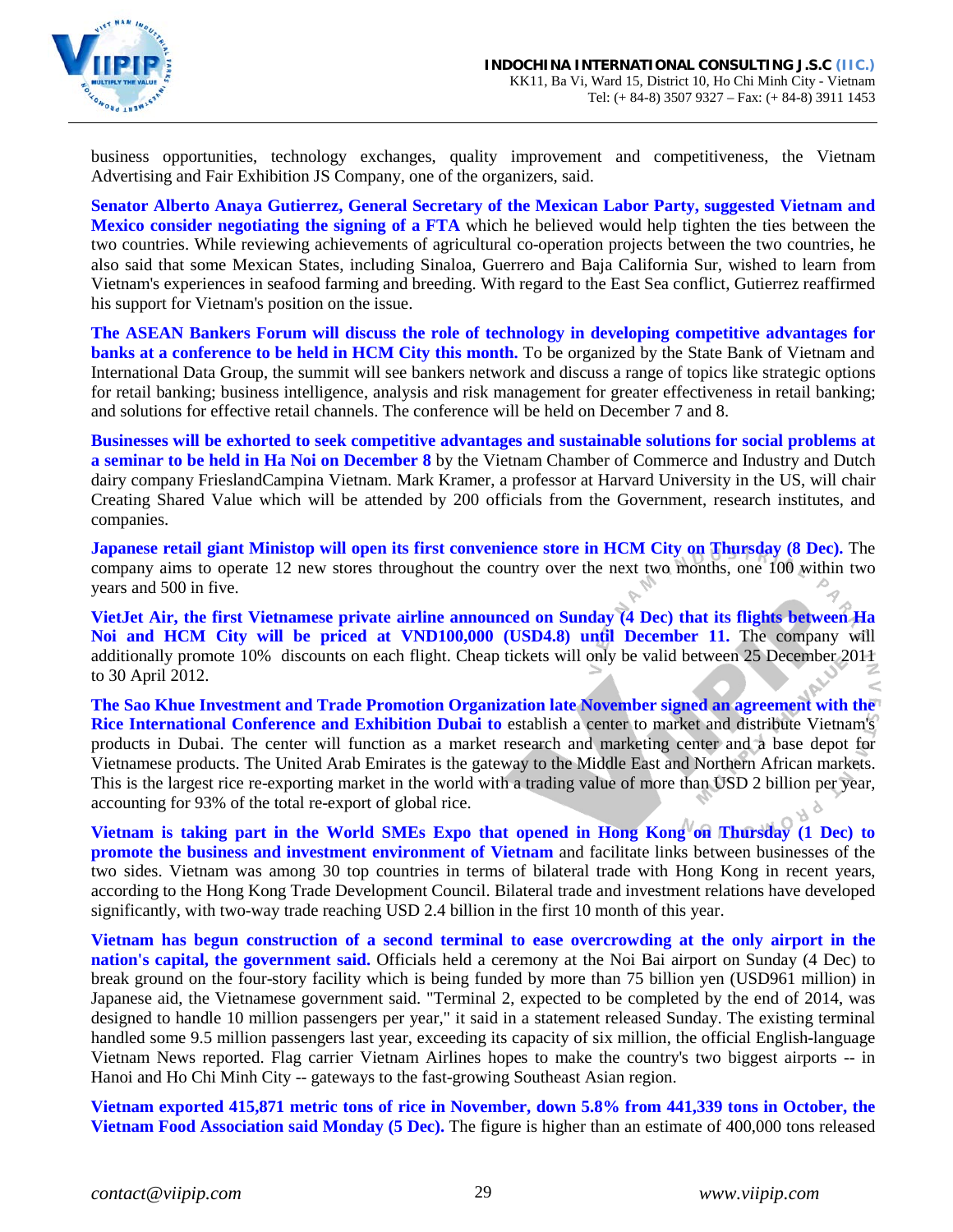

by the General Statistics Office late in November. Rice export revenue in November fell to USD232.76 million from USD242.1 million in the previous month, the association said in a statement. The country exported 6.74 million tons of rice in the first 11 months of the year, up 7.6% from a year earlier, it said. Vietnam's rice exports are expected to exceed 7 million tons this year, up from 6.7 million tons in 2010.

**Vietnam was estimated to incur USD 6.6 billion trade deficit with the Association of Southeast Asian Nations (ASEAN) in Jan-October, the General Statistics Office (GSO) said.** Vietnam-ASEAN's two-way trade reached USD28.6 billion in the period, making ASEAN to be the biggest trade partner of Vietnam in the first 10 months of this year, GSO added, citing that the country has earned USD11 billion from exports to the ASEAN, up 31.6% on year and spent USD17.6 billion to import goods, up 34.5%. Vietnam maily exported crude oil, rice, seafood, apparel and electronic spare parts to ASEAN while it imported machinery, consumption goods and materials.

**Thailand's Berli Jucker Public Co. Ltd plans to expand its operation in Vietnam and Myanmar to meet an increasing consumer demand in the Southeast Asian region.** BJC President Aswin Techajaroenvikul said Vietnam's consumer demand is high thanks to its large and young population. He said BJC, listed in Thailand's securities market, is currently running three factories in HCM City producing glass bottles, aluminum cans, and tissue paper. According to Bangkok Post, BJC is negotiating with a potential partner of Vietnam and plans to buy about 51% of its shares. The purchase aims to widen the company's distribution, particularly in the northern region of Vietnam, as the demand for bottles and cans in the Vietnamese market is increasing.

**The December's Consumer Price Index is forecast to increase by 0.5 to 0.6% compared with the previous month due to the advent of Christmas and coming Tet holidays.** The forecast by the Domestic Market Management Team under the Ministry of Industry and Trade said the price of a number of goods, including food and foodstuff, would rise due to increased demand. Flooding in several areas would also have an effect. Gas prices would surge this month, following increased world prices but the price of steel, cement and other construction materials would remain stable despite it being the peak season for construction. The sugar price was forecast to fall slightly due to abundant supplies.

**A delegation of 10 French companies in railway and urban rail solutions will be in Vietnam from December 5-8** to take part in a mission organized by UBIFRANCE-French Trade Commission in Vietnam. This business trip is expected to help French companies improve their understanding of the Vietnamese authorities' policy in the sector, and seek opportunities to take part in projects in railway and urban rail transportation as foreign suppliers and investors. They will also have the opportunity to meet in Hanoi bilateral and multilateral donors, including Japan International Cooperation Agency (JICA), Agency Française de Développement (AFD), and Asian Development Bank (ADB).

**Overseas Investment Department (under Ministry of Planning and Investment-MoPI) on Nov. 29 organized a seminar in HCM City to seek opinion on the draft Decree No 78** on direct investment in foreign countries. The new point in this draft is to require investors to report quarterly and annually about the operation situation of investment projects in foreign countries to MoPI and Ministry of Finance. Biannually and annually, the Ministry of Foreign Affairs (Mofa) will have document to evaluate the support of the diplomatic missions abroad for the operation of Vietnamese enterprises in the countries and territories receiving investment of these firms. Mofa must direct diplomatic missions abroad to regularly monitor and support the activities of Vietnamese enterprises and investors in the countries and territories receiving investment of Vietnamese enterprises.

**Vietnam's trade deficit with China stood at USD 11 billion in the first 10 months of this year, higher than the country's overall trade deficit of USD 8.4 billion, state media said Friday (2 Dec).** Vietnam's imports from China came up to USD19.5 billion in the January-October period, up 30% from a year earlier, reported the Thanh Nien newspaper, citing figures from the Vietnam Customs Department. China's largest exports to Vietnam in the period included fabrics, computers, electronics, steel and oil products, the report said. China has been Vietnam's largest trading partner since 2004. Vietnam's trade deficit with China was USD12.72 billion last year.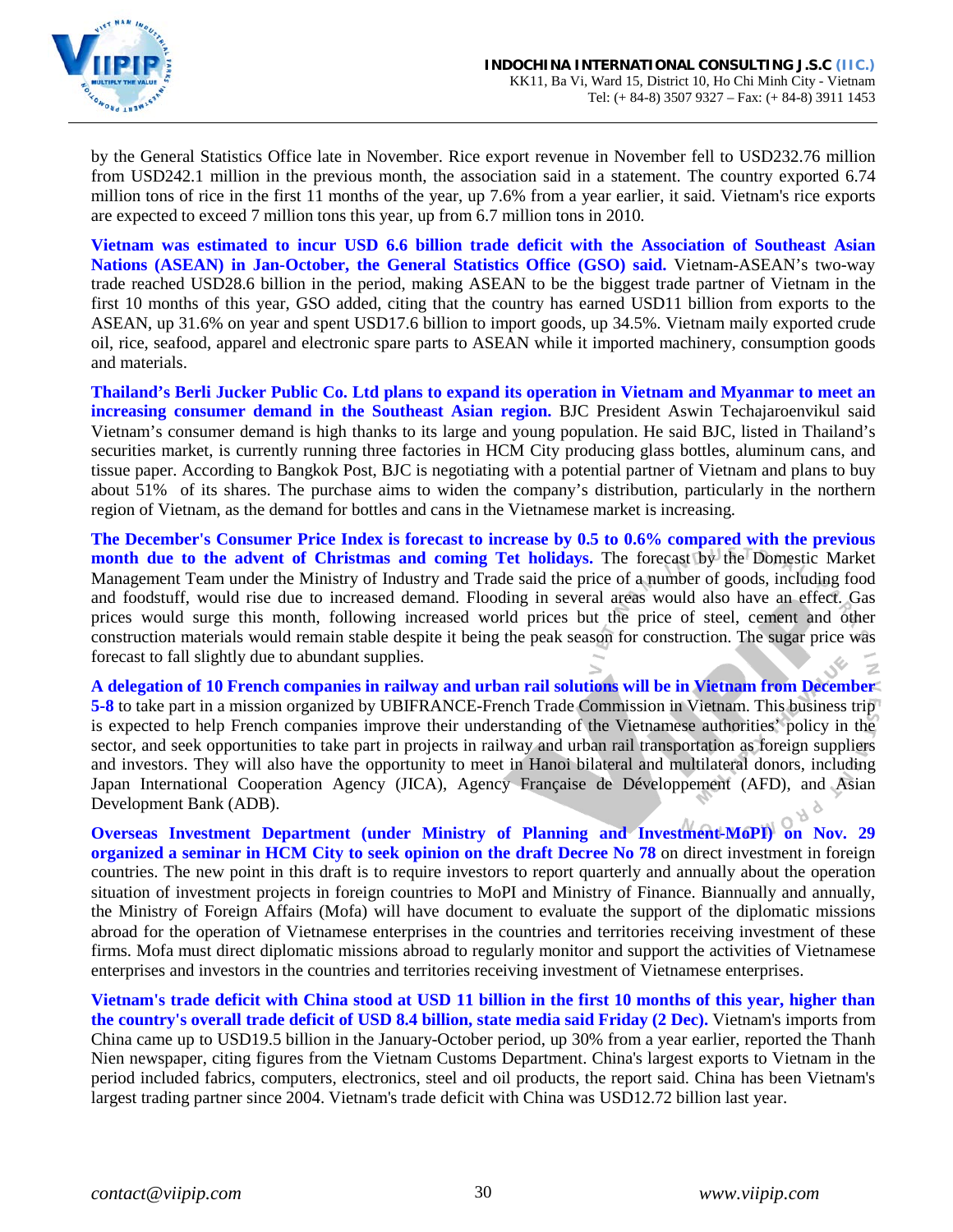

**Axiom Mining has raised AUSD 1 million from a private placement at USD 0.03 per share to fund the currently active drilling campaigns in Vietnam and Queensland.** Funds will be used as additional working capital pending resolution of court proceedings in the Solomon Islands, where the company intends to recommence its exploration and drilling program at its 80%-owned Isabel Island nickel deposit if an injunction is lifted. The company has gold and silver projects in Vietnam and 100% owned highly prospective gold, silver and copper tenements in Chillagoe, North Queensland.

**According to Vietnamese Prime Minister Nguyen Tan Dung, a free trade area of the Customs Union and Vietnam can be formed in the near future.** Customs Union countries will establish a free trade zone with Vietnam. This was announced by Belarusian Prime Minister Mikhail Myasnikovich, BELTA reports. The head of the Belarusian government stressed that a corresponding political decision was adopted.

**A Vietnam-Laos trade fair opened in Vientiane on December 1, drawing the participation of 180 businesses from both countries.** On display at the 270 pavilions are a wide variety of high quality and well-designed products. In recent years, bilateral trade has increased significantly, averaging 24% annually in the 2005-2010 period. Key import-export items include steel, iron, oil and gas, means of transport, wood products, garments and textiles, and recently, fruit and farm produce. The fair, jointly organized by the Vietnam and Lao Ministries of Industry and Trade, is part of the activities to celebrate the Vietnam-Laos Friendship Year 2012.

**The deep-water Cai Mep International Terminal (CMIT) was officially inaugurated in Tan Thanh district, Ba Ria-Vung Tau province, on December 1 in the presence of Danish Crown Prince Frederik.** The terminal is expected to give new impetus to socio-economic development in southern provinces and increase trade volume between Vietnam and other countries. It will shorten the shipping time between Vietnam and major markets such as the EU and the US by 7-10 days, and trim costs by avoiding transit through intermediate ports. Construction of the port began in May 2008 on an area of 48 hectares with a total investment of USD250 million. During its construction, the port received a 131,263 DWT container ship.

**Vietnam Airlines will launch direct flights between the UK's London and Vietnam's Hanoi and Ho Chi Minh City from December 8, the flag carrier announced on December 1.** There will be four flights per week, operating on Monday, Tuesday, Thursday and Friday with Boeing 777 aircraft. The flights will depart from Hanoi's Noi Bai International Airport and HCMC's Tan Son Nhat International Airport at 23:30 and from London's Gatwick airport at 12:20 (local time). The travel time will be 12 hours, a seven hour reduction compared to flights with one transit stop.

**The Japanese group Bridgestone has unveiled its plan to build a USD 460 million plant in the Dinh Vu industrial zone in northern Hai Phong City.** The plant is expected to be operational in the first half of 2014 and reach full production of around 24,700 tires a day in 2016. It will produce tires for export to the European, North American and Japanese markets after the increased capacity at Bridgestone's plants in Thailand and Indonesia can't keep up with the market.

**The local retail prices of gas in 1 Dec increased by VND 5,000 (USD 0.18) to VND 351,000 (USD 122.85) per 12kg canister.** The price rise was attributable to gas for December delivery on the global market increased USD15 per ton compared with November.

**Vietnam's Finance Ministry and the French Development Agency (AFD) signed a second loan agreement worth 20 million euro (USD 27 million) in 1 Dec** to support the implementation of the National Target Program on Climate Change. The preferential 20-year loan will have a grace period of 7 years and an interest rate 1.75% less than the floating euro rate. The AFD had focused its efforts in supporting Vietnam in developing renewable energy and bio-fuel and energy efficiency related to construction and production

**Ho Chi Minh City plans to invest around VND 1.4 trillion (USD 70 million) in bio-technology during the period 2010-2015, with 89% of the amount or VND 1.2 trillion coming from state budget.** Despite having made significant strides, the bio-technology industry in Vietnam remains relatively backward compared to its counterparts in other countries in the region. Ho Chi Minh City is considering bio-technology, information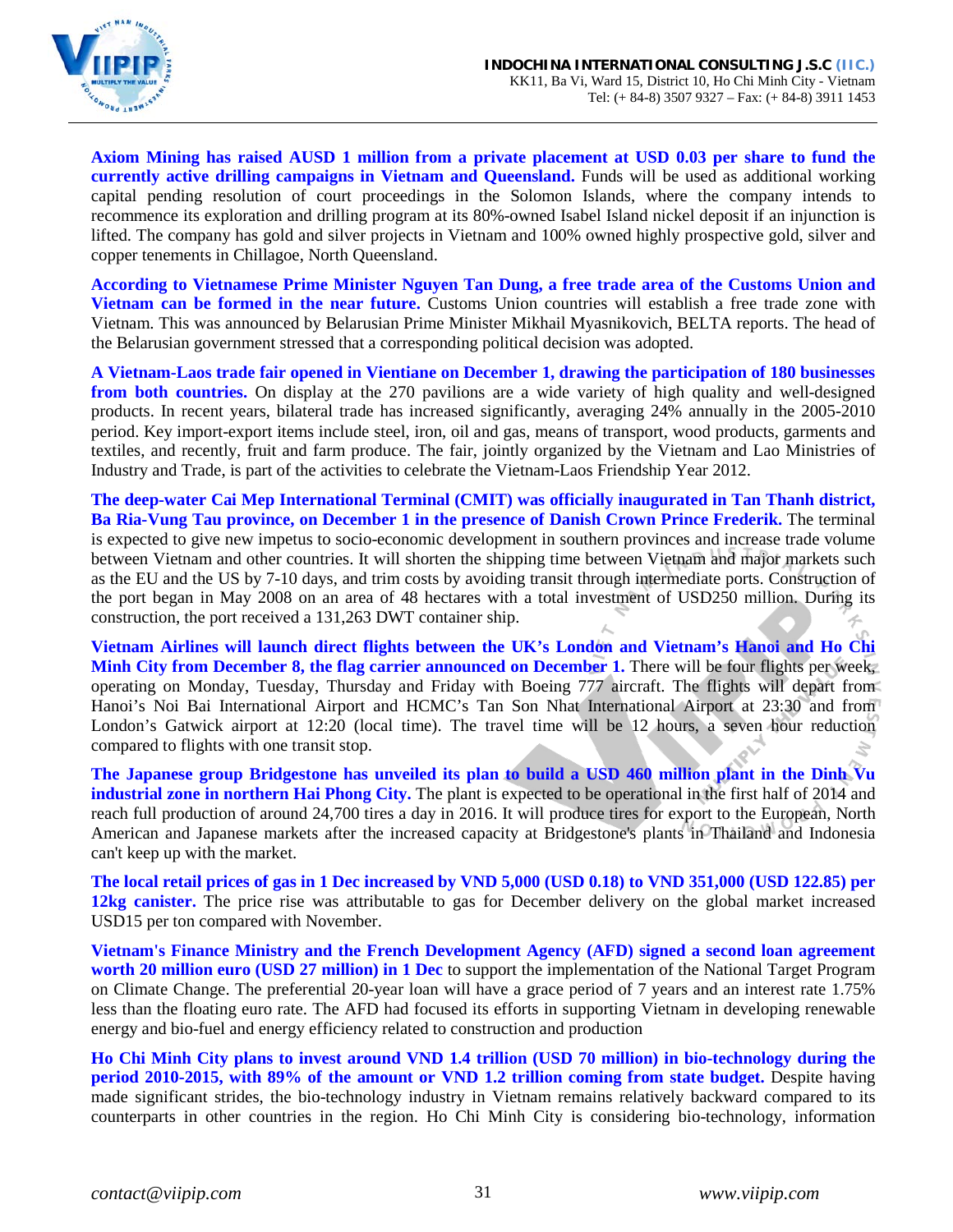

technology, material technology and mechanical automation as the four key breakthrough technologies that need to be developed. The city has decided to invest a large amount to develop bio-technology till 2015.

**In the first 11 months of this year, the total number of newly developed phone subscribers is estimated to have reached 10.4 million users,** down 10.7% from the same period last year, including 45,500 fixed phone subscribers and 10.4 million mobile phone users (if comparing with 9.3 million mobile phone subscribers till the end of October 2011, in November, the number of new mobile phone users was 1.1 million), according to the General Statistical Office (GSO).

**[Back to top](#page-0-0)**

#### <span id="page-31-0"></span>**COMING EVENTS**

### <span id="page-31-1"></span>**Asia Expo Ho Chi Minh City**

*Venue:* TBA

*Country:* Ho Chi Minh City, Vietnam *Industry: Gifts & Handicrafts*

*Start Date:* 27 Feb 2012 *End date:* 27 Feb 2012

### *Event profile*

Asia Expo Ho Chi Minh City is unique among industry shows. Its universe of exhibitors extends well beyond the usual gift category manufacturers found at most other shows to include independent wholesalers and direct gift, decorative accessory and souvenir importers, offering product extension opportunities in all channels of gift merchandise.

#### *Visitor's profile*

Buying Groups, Distributors, General Merchandise Buyers, Catalog Houses, Dollar Stores, Gift Buyers, Theme/Amusement Park Buyers, Chain Stores, Drug Stores, Premium/Incentive Buyers, Variety Store Owners, Department Stores, Importers/Exporters, Specialty Stores, Wholesalers, Discount Stores, Jewelry Buyers, Supermarket/Grocery Buyers, Boutique Stores, Surplus/Outdoor Stores.  $\omega$ 

#### *Exhibitor's profile*

Profile for exhibit includes Adult Games, Playing Cards, Art Paintings, Artificial Flowers, Belts & Buckles, Boutique Items, Brassware, Candles, Christmas Decorations, Clocks, Cosmetics, Costume Jewelry, Decorative Accessories, Giftware, Glassware, Greeting Cards, Hobby & Craft Items, Key Chains, Lamps & Lamp Shades, Leather Goods, Perfumes, Fragrances, Religious Items, Silverware, Crystal, Stuffed Animals, Sunglasses, Toiletries, Toys & Games, Watches & Accessories, and Woodenware.

#### **[Back to top](#page-0-0)**

### <span id="page-31-2"></span>**International Exhibition on Shipbuilding, Marine Technology & Transportation**

*Venue:* Hanoi National Convention Center

*Country:* Ha Noi, Vietnam *Industry: Railway, Shipping & Aviation Start Date:* 28 Feb 2012 *End date:* 01 Mar 2012

### *Event profile*

Vietship is the sole and biggest specialized international exhibition on Shipbuilding, Marine Technology & Transportation in Vietnam. This event is sponsored and instructed directly by the Prime Minister of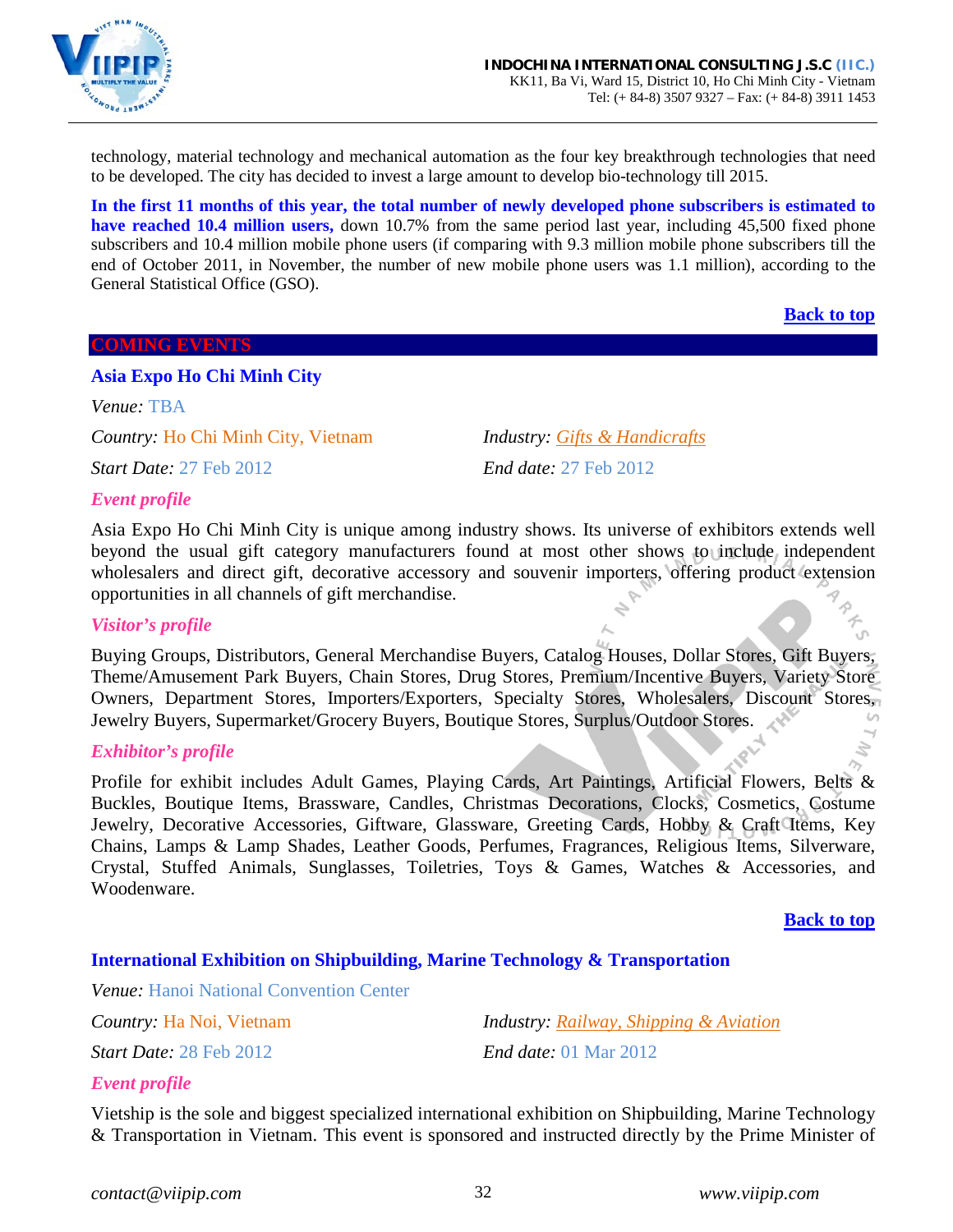

the Socialist Republic of Vietnam, organized by Vietnam Shipbuilding Industry Group - VINASHIN and C.I.S Vietnam.

### *Visitor's profile*

Shipowners, Shipbuilding Cos; managers in purchasing from shipyards, Marine Rescuers, Marine Researchers, Marine Fire Fighters, Marine equipment manufacturers, Trading companies, Port authorities, Equipment & Component Manufacturers, Fish-farm managers, Managers and Engineers in the Shipping industry, Cruise & Ferry operators and Marine researchers.

### *Exhibitor's profile*

Profile for exhibit include Design, construction and outfitting of vessels, heavy machinery for loading on/off ships and related functions at ports, fire alarms and safety systems, gas detection, fire-fighting equipment, electronics, nav/comm. Systems for ships and ports, engines, marine defence systems, classification and publications etc.

#### **[Back to top](#page-0-0)**

PART.

### <span id="page-32-0"></span>**Plastics & Rubber Vietnam**

*Venue:* Saigon Exhibition & Convention Center (SECC)

*Start Date:* 29 Feb 2012 *End date:* 02 Mar 2012

*Country:* Ho Chi Minh City, Vietnam *Industry: Plastic & Plastic Products*

#### *Visitor's profile*

Automobile, Chemical/Petrochemical/Medical/Healthcare, Computer/Office equipment/Electrical Equipment, Electronics/ITC, Footware & Accessories, Furniture, Housewares, Infrastructure, Motorcycle/bicycle, Packaging, Toys/Sporting goods, Transportation, Agencies and potential distributors, General/Corporate Management are the target visitors.  $\omega$ 

#### *Exhibitor's profile*

Profile for exhibit includes Preprocessing Injection & blow moulding, Recycling, Semi-Finished products & technical parts, Rubber & Synthetic Fibre, Adhesives, Fillers, Extruders & extrusion lines, Coating Compounds, Additives, Finishing, decorating , printing & Marking, Presses, measuring, control & test equipment, Auxiliary/Ancillary equipment, Moulds & Dies, Welding, Parts & components, Foam, reactive or reinforce resins.